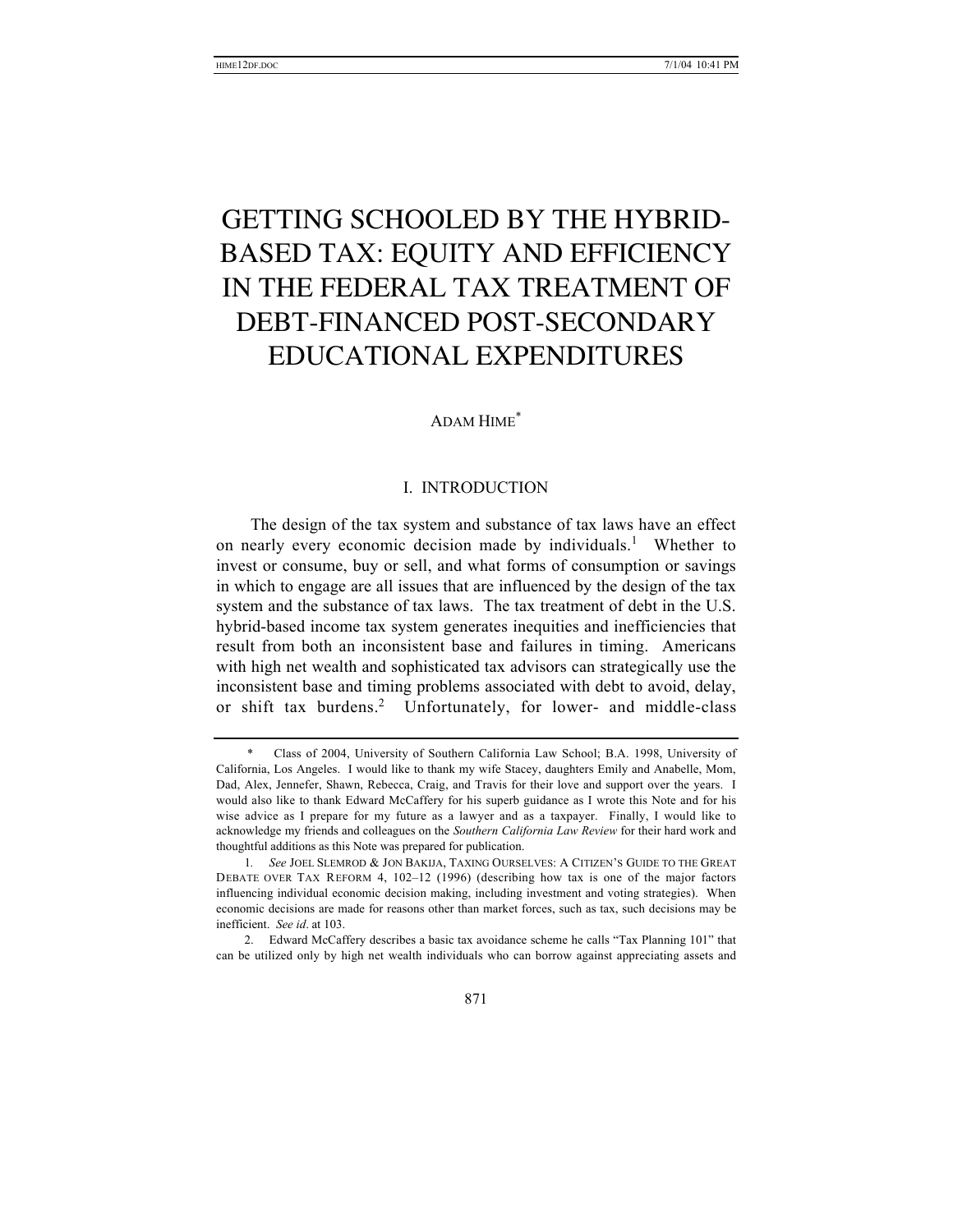avoid tax liability. He describes a hypothetical high net wealth individual, called "Artful Dodger," who utilizes Tax Planning 101 as follows:

Meet Artful Dodger, a master of Tax Planning 101. Mr. Dodger is fortunate enough to have \$1 million at his disposal. . . . [N]ow that he has his million dollars, Dodger is through with his days as an ordinary taxpayer. Here is how he manages never to pay taxes again. Dodger invests his million in a portfolio that gains 10[%] in value every year. In Year 1, Dodger's portfolio rises in value from \$1,000,000 to \$1,100,000. Dodger borrows \$100,000 at  $10[\%]$ interest (leaving his net wealth at \$1,000,000). In Year 2, he owes \$10,000 in interest, but his portfolio has gone up by another 10[%], or \$110,000, so it is now worth \$1,210,000. He borrows \$110,000 more (leaving his net wealth at \$1,000,000). He uses \$10,000 to pay off the interest on his Year 1 debt and spends the remaining \$100,000 . . . .

Dodger will always have \$100,000 to spend, and his net wealth will always stay at  $$1,000,000$ , as long as the interest rate on his debt matches the yield to his portfolio .

The game can go on forever. As long as Dodger plays it, he will pay no income tax, no capital gains tax, no payroll tax, and no gift and estate tax. When he dies, his heirs can use their inheritance with its stepped-up basis to pay off his debt. They will pay no income tax, and . . . . [no] death tax.

EDWARD J. MCCAFFERY, FAIR NOT FLAT: HOW TO MAKE THE TAX SYSTEM BETTER AND SIMPLER 33–34 (2002). Under any tax on income, whether it is consistent or inconsistent, borrowing cannot be taxed because it is not an accretion to wealth. *See* 26 U.S.C. § 61 (2000). The realization requirement dictates that the appreciation of assets will not be taxed until a sale or other realization event. *See* Eisner v. Macomber, 252 U.S. 189, 209–14 (1920). Artful Dodger can postpone paying federal income tax by borrowing against his appreciating property, consuming the borrowed money, and never realizing the appreciation in his stock. This delay is worthwhile, even if his heirs receive a carryover basis and have to pay tax on the appreciation of his stock, because he is able to take advantage of the time value of money. *See* FREDERIC S. MISHKIN, THE ECONOMICS OF MONEY, BANKING AND FINANCIAL MARKETS 71–72 (4th ed. 1995) (providing a simple introduction to the concept of the time value of money). Given that death is not a realization event and that heirs receive a stepped-up basis in appreciated assets on death, Artful Dodger and his heirs avoid paying income tax altogether, despite the fact that he lives with a six-figure consumption power. *See* 26 U.S.C. § 1014(a)(1) (describing the stepped-up basis for appreciated assets on death). The total number of tax advisors in the United States has grown dramatically in recent years from 120,000 in 1970 to 325,000 in 1990. *See* B. GUY PETERS, THE POLITICS OF TAXATION: A COMPARATIVE PERSPECTIVE 256 (1991). In recent years, tax advisors and accountants have begun working on contingency fee bases, "creat[ing] for themselves a vested interest in the proliferation of tax shelters." *See* Ben Wang, Note, *Supplying the Tax Shelter Industry: Contingent Fee Compensation for Accountants Spurs Production*, 76 S. CAL. L. REV. 1237, 1238 (2003). Less sophisticated tax dodgers who save in ordinary savings accounts will pay tax on the interest generated by such accounts. *See* 26 U.S.C. § 61. *See also* MCCAFFERY, *supra*, at 35–37. Scholars have argued that taxation of the yield on ordinary savings accounts is unfair because, considering the inflation rate, there is no real economic return from ordinary savings accounts. *See* Joseph Bankman & Thomas Griffith, *Is the Debate Between an Income Tax and a Consumption Tax a Debate About Risk? Does It Matter?*, 47 TAX L. REV. 377, 391 (1992) (arguing that when inflation is taken into consideration, there is no real return on risk-free investments such as traditional savings accounts). *See also* MCCAFFERY, *supra*, at 35–36 (indicating that when federal income taxes are imposed on the yield to ordinary savings accounts, there is an actual economic disincentive to save). The story of Artful Dodger is one of inequity and inefficiency. Although unsophisticated high net wealth individuals may pay tax on the yield to their ordinary savings account, those with no real savings have no choice but to pay high income tax rates on their wages. The fact that the tax system requires Artful Dodger to pay no income tax regardless of his annual consumption power of \$100,000 is inequitable considering that wage earners who earn and spend \$100,000 in a year would find themselves in a marginal tax bracket of 31%. *See* 26 U.S.C. § 1(a)–(c). From an economic perspective, the tax avoidance scheme that is made possible because of the inconsistent tax base and timing failures that characterize our current tax laws encourages people with highly appreciated assets to retain their assets rather than sell them. Normally, efficiency in the free market depends on the free alienability of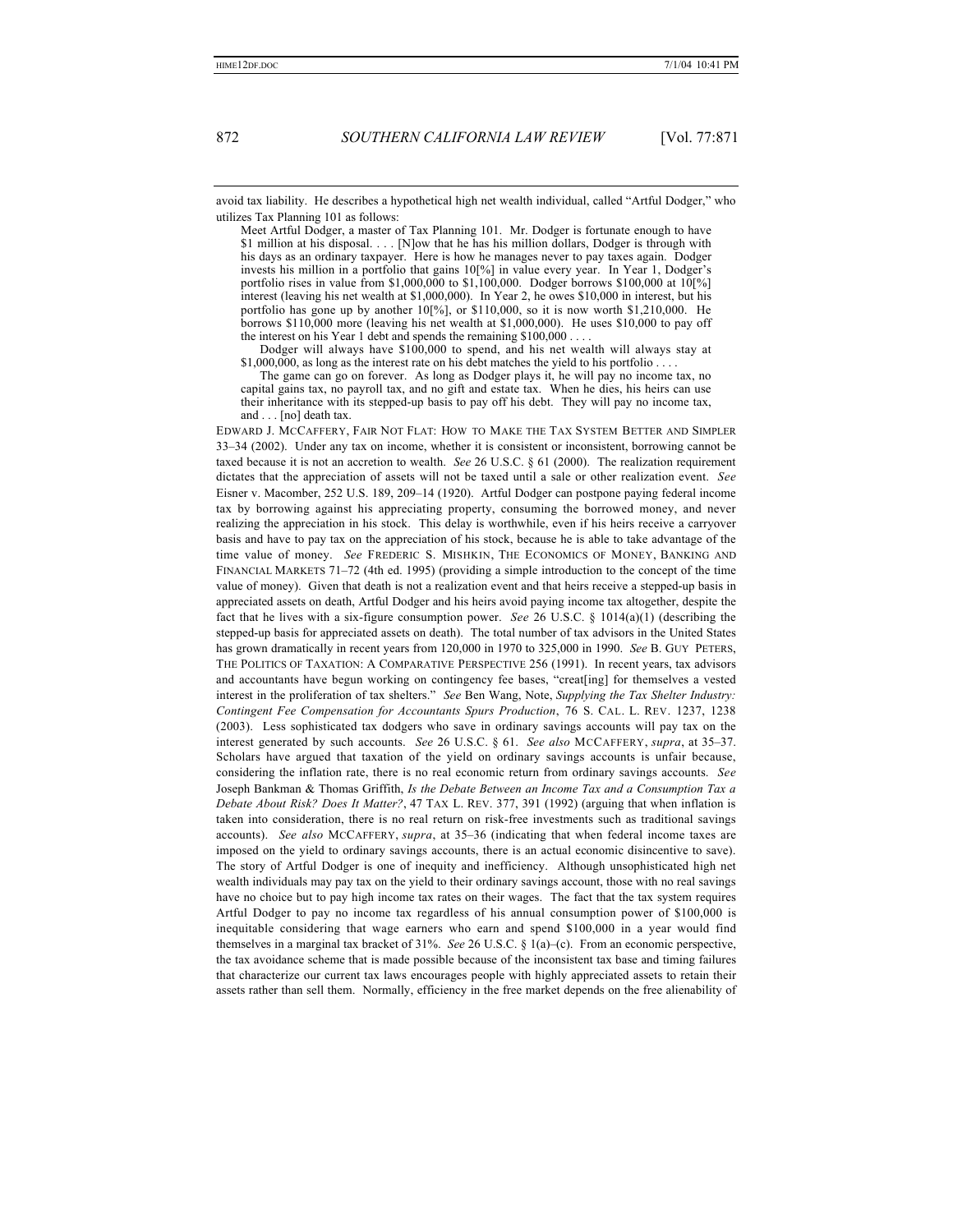Americans without the benefit of tax advisors, the inconsistent base and timing problems associated with debt in our tax system can be economically detrimental.<sup>3</sup>

One major type of debt that is disproportionately held by lower- and middle-class Americans under thirty-five years of age is debt accumulated to finance post-secondary education and other similar personal investments in their human capital.<sup>4</sup> The unfair and inefficient tax treatment of debt that is acquired to finance post-secondary education is the focus of this Note. These inequities and inefficiencies can be resolved, in whole or in

assets. *See generally* R.H. COASE, *The Nature of the Firm*, *in* THE FIRM, THE MARKET, AND THE LAW 33 (1988) (providing a rigorous argument for the free alienability of assets). For Artful Dodger to avoid paying tax on the appreciation of his portfolio, he must die with it, so his heirs will receive a stepped-up basis. This lock-in effect that is imposed by the federal income tax system can be seen as inefficient because it interferes with the free alienability of assets. If he sells the stock during his lifetime, the gain will be realized and a substantial tax will be imposed. *See Eisner*, 252 U.S. at 212. *See also* ALAN J. AUERBACH, *Should Interest Deductions Be Limited?*, *in* UNEASY COMPROMISE: PROBLEMS OF A HYBRID INCOME-CONSUMPTION TAX 195, 198 (Henry J. Aaron et al. eds., 1988) (discussing timing problems associated with the treatment of debt).

<sup>3.</sup> Total individual debt has grown dramatically in the United States since the 1980s. *See* ROBERT H. FRANK, LUXURY FEVER: MONEY AND HAPPINESS IN AN ERA OF EXCESS 46 (1999) ("Total household debt grew from 56[%] of disposable personal income in 1983 to 81[%] by the beginning of 1995 . . . ."). Robert Frank describes how the vast majority of this debt is not the result of strategic tax avoidance, but is, instead, generally lower- and middle-class consumer debt generated by the societal deficiency he terms "luxury fever." *See id.* at 45–49. For a discussion of strategic tax avoidance, see MCCAFFERY, *supra* note 2, at 33–34.

<sup>4.</sup> "[S]tudents from lower-income households are . . . more likely to graduate from college with debt. In 1999–2000, 71[%] of students from households making less than \$20,000 [per year] graduated with debt, compared to 44[%] of students from households making more than \$100,000." *See Student Debt on the Rise*, CNNM ONEY , Mar. 8, 2002, *at* http://money.cnn.com/2002/03/08/ college/q\_studentdebt. *See also* Christine Dugas, *Debt Smothers Young Americans*, USA TODAY, Feb. 11, 2001, at 1 (finding that, in 2001, Americans thirty-five to fifty years old were almost twice as likely as Americans under thirty-five to have home mortgage debt, whereas those under thirty-five were twice as likely to have student loan debt). One study found that, in 1999–2000, almost two-thirds of students graduated with student loan debt. *See* TRACEY KING & ELLYNNE BANNON, STATE PIRGS' HIGHER EDUC. PROJECT, THE BURDEN OF BORROWING: A REPORT ON THE RISING RATES OF STUDENT LOAN DEBT 2 (2002) (indicating that, in 1999–2000, 64% of students received federal student loans, compared to only 42% in 1992–93). Furthermore, this study found that between 1992–93 and 1999–2000, the average total student loan debt doubled and that six times as many students completed their undergraduate education with federal student loan obligations over \$20,000. *See id*. It also found a correlation between an unmanageable debt burden and the ethnicity of individual students. *See id*. at 3–4 (finding that over half of African-American and Hispanic students graduate with unmanageable debt burdens, while only 37% of Caucasians graduate with unmanageable debt burdens). These circumstances have been exacerbated by the fact that over the past twenty years, the amount of loans as a proportion of total student financial aid has increased substantially as the relative availability of grants has diminished. *See* Tracey Wong Briggs, *Financial Aid System Crams More Costs onto Collegians*, USA TODAY, Oct. 24, 2001, at 7D ("In 1980–81, grants accounted for almost 55% of financial aid, with about 41% in loans. [In 2000], the percentages had nearly reversed, with loans accounting for 58% and grants 41%.").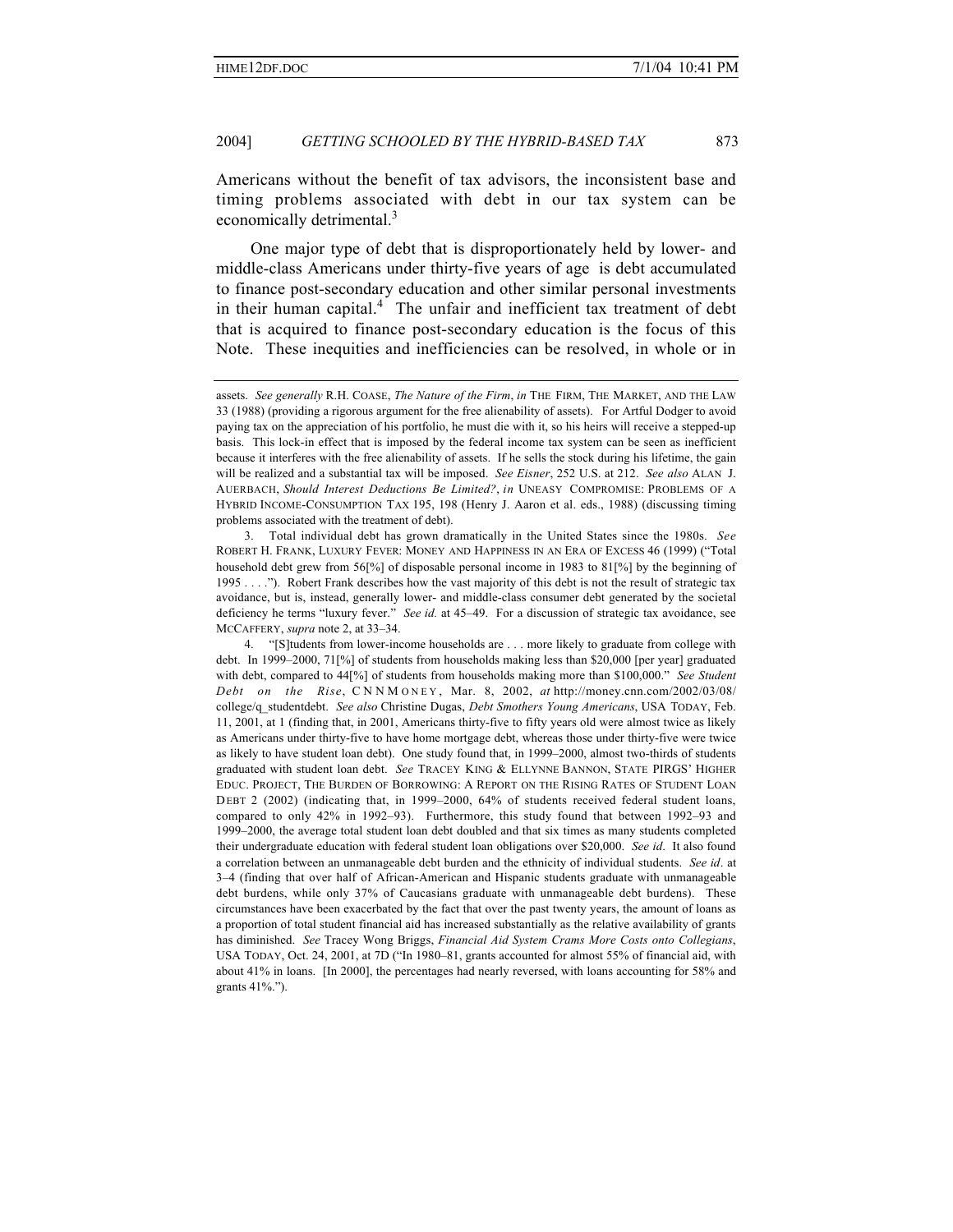part, by tax reform. This Note discusses three alternative tax reform proposals, focusing on how each may impact the tax treatment of student loan debt. One of these reform proposals functions within the context of a hybrid-based tax, defining debt accumulated to finance post-secondary education as an amortizable investment and generating deductions for taxpayers in later years when their investments provide a higher salary than they would have had without this additional education.<sup>5</sup> The other two reform proposals require fundamentally redefining the tax base and moving toward a pure, consistent income tax or a pure, consistent consumption tax.

Part II provides a foundation for analysis by highlighting, through a story, the fundamental problems with the tax treatment of student loan debt under the United States' progressive hybrid-based tax system. Part III describes different systems of taxation, generally defined by their base, and provides background regarding the evolution of the taxation system currently employed in the United States. Part IV applies the rules of taxation that impact the accumulation and repayment of student loan debt under our hybrid-based tax system and analyzes whether the normative objectives of equity and efficiency are adequately achieved. Part IV also discusses some potential improvements in tax laws within the student loan context that do not involve a fundamental redefinition of the tax base. Part V analyzes whether the problems of student loan debt taxation would be better solved under a consistent, progressive income tax; a consistent, progressive, prepaid consumption tax; or a consistent, progressive, postpaid consumption tax. Finally, Part VI concludes that while no particular tax system completely satisfies the objective criteria of equity and efficiency in the context of student loan debt, a progressive, postpaid consumption tax most reasonably comports with these normative standards.

<sup>5.</sup> This is the solution proposed by Loretta Collins Argrett in her seminal article on the inequity of the current tax treatment of student loan expenses. *See* Loretta Collins Argrett, *Tax Treatment of Higher Education Expenditures: An Unfair Investment Disincentive*, 41 SYRACUSE L. REV. 621 (1990) (discussing the tax treatment of student loan expenditures, whether paid at the time the education is received or on a loan basis, and arguing that the amortization of student loan expenditures is one solution to the problem addressed in this Note). *See also* Hamish P.M. Hume, Note, *The Business of Learning: When and How the Cost of Education Should Be Recognized*, 81 VA. L. REV. 887 (1995) (describing the evolution of section 1.162-5 of the U.S. Treasury Regulations, the regulation that distinguishes educational expenditures incurred prior to entering a trade or business—for which no deduction is allowed—and those incurred to maintain or improve skills related to the individual's current occupation).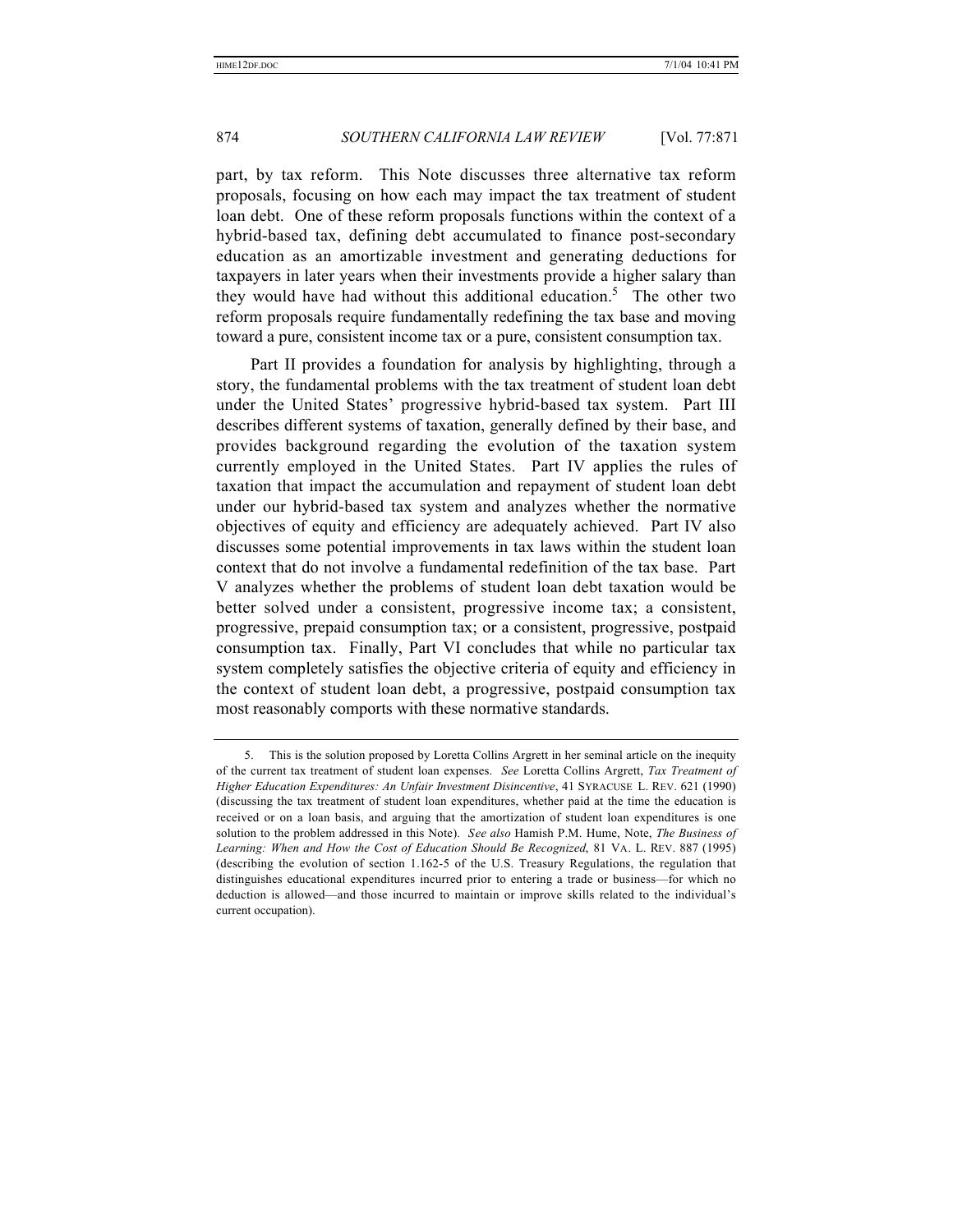## II. A TAX TIMING TRAGEDY: THE STORY OF ANDY AND BETTY

Imagine two friends, Andy and Betty, sitting in their high school library debating whether it is more beneficial for them to enter the workforce immediately after high school or to pursue higher education. Andy decides that he will begin working as a plumber immediately after graduating from high school. Betty dreams of being a dentist; her parents and teachers have told her that the surest path to success and wealth is via a college and graduate school education.

Betty listens to the advice of her elders and decides to enter a private university. Like an ever-growing number of college students, she is forced to finance her post-secondary education through debt.<sup>6</sup> Her parents and teachers advise her that a college education is a sound investment that will pay off many times over. Andy agrees with Betty that, in the long run, he too would probably be better off going to college than entering the workforce immediately after high school—but are they correct? Andy and Betty part ways.

At age eighteen, Andy gets married and begins working as a plumber. He joins the local union and earns \$55,000 per year.<sup>7</sup> Assuming he forgoes any exemptions or credits, aside from his personal exemption, $\frac{8}{3}$  and takes the standard deduction,<sup>9</sup> as is the case with most middle-class wage earners,<sup>10</sup> his taxable income is \$46,000.<sup>11</sup> Each year he pays about \$8000 in federal income tax<sup>12</sup> and has about \$47,000 to spend.<sup>13</sup> Even assuming that he does not get a raise between the ages of seventeen and thirty, he receives about  $$600,000$  in after-tax dollars<sup>14</sup> during those thirteen years.

At age eighteen, Betty goes to college. After college, at age twentythree, she takes a year off to study for the Dental School Admissions Test and file applications for dental school. She is admitted to a private dental school where she spends four years earning a degree. After spending

<sup>6</sup>*. See* Briggs, *supra* note 4, at 7D.

<sup>7.</sup> The City of Los Angeles hires plumbers at a starting salary of \$58,500. *See* L.A. Pers. Dept., Career Interests, *at* http://www.lacity.org/per/career.htm#Skilled (last visited Apr. 13, 2004).

<sup>8.</sup> The personal exemption given to each taxpayer is \$2000. 26 U.S.C. § 151(d)(1) (2000).

<sup>9.</sup> The standard deduction for a married couple filing jointly in 2003 is \$5000. *Id*.  $§ 63(c)(2)(A)(i).$ 

<sup>10</sup>*. See* MARVIN A. CHIRELSTEIN, FEDERAL INCOME TAXATION 191 (9th ed. 2002).

<sup>11.</sup> The text contains rounded numbers for clarity, but this and subsequent footnotes will contain calculations yielding exact values.  $$51,000 - $5000 = $46,000$ .

<sup>12.</sup> 26 U.S.C. § 1(a)(2). The exact amount Andy will pay in tax is \$8083.

<sup>13.</sup>  $$55,000 - $8083 = $46,917$ .

<sup>14.</sup>  $$46,917 \times 13 = $609,921$ .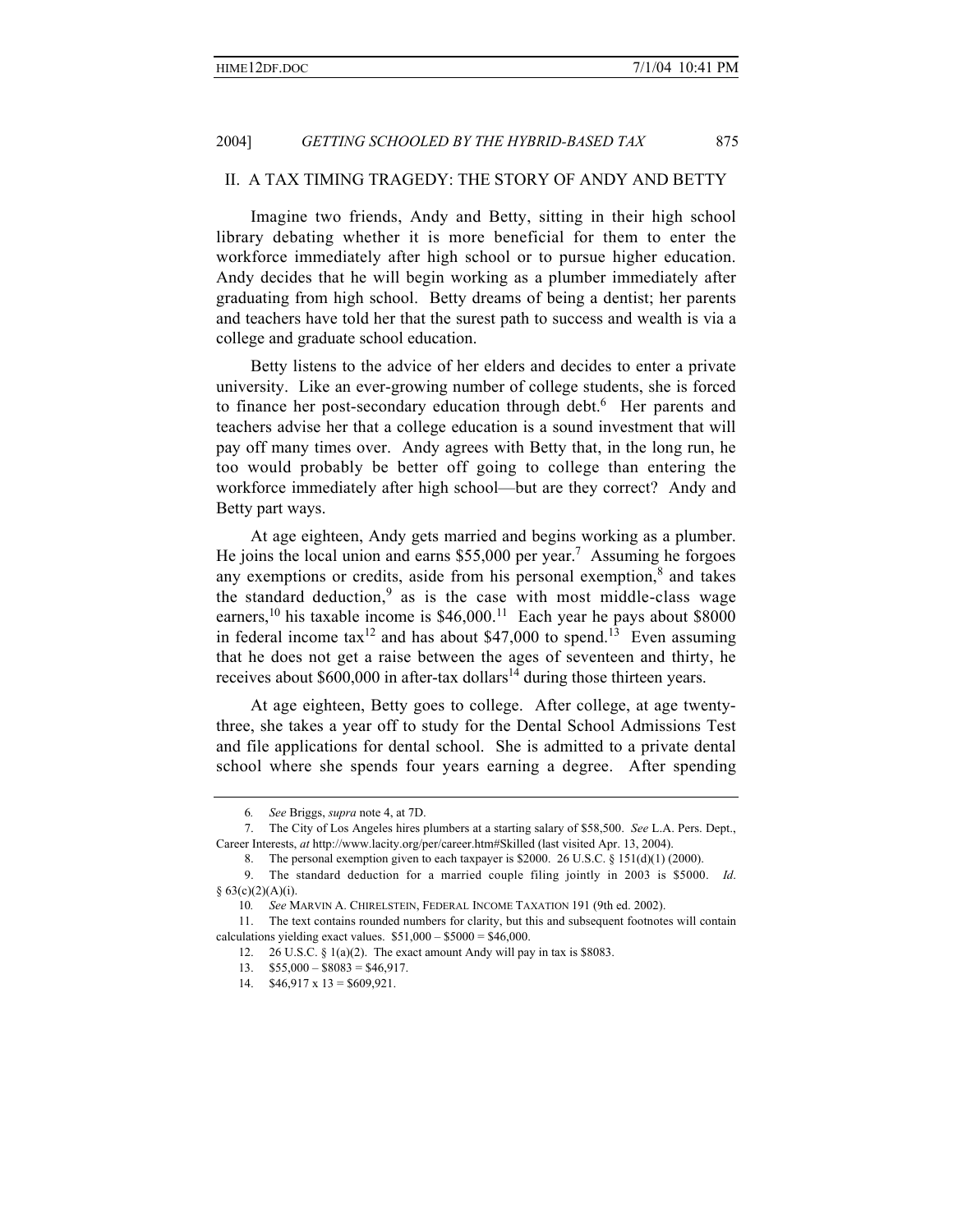another year studying for her Board exams and seeking employment, she gets married and begins working as a dentist at age thirty. Betty went through college and dental school financing her education primarily through loans—accumulating  $$300,000$  in debt<sup>15</sup> over thirteen years. Although Betty's parents and teachers tell her that spending time, energy, and money in school can be thought of as an investment, the U.S. tax system tells her otherwise.

After thirteen years of work, Andy gets a raise—he is now making \$74,000 per year. He and his wife take their personal exemptions<sup>16</sup> and standard deduction,<sup>17</sup> giving them taxable income of \$65,000 per year.<sup>18</sup> They pay about \$13,000 in federal income  $\text{tax}^{19}$  and are left with about  $$60,000$  of disposable after-tax income.<sup>20</sup> This continues for thirty years, until Andy retires at age sixty. During his lifetime, Andy, a productive citizen, earns almost \$2,500,000 in after-tax disposable income<sup>21</sup> and pays about \$500,000 in federal income tax.<sup>22</sup>

Meanwhile, Betty is ready for the big payoff from the investment she has made in her human capital. Although at age thirty she faces \$300,000 in educational debt, her job as a dentist pays \$109,000 per year.<sup>23</sup> After she and her husband take their personal exemptions<sup>24</sup> and standard deduction,<sup>25</sup> they are left with  $$100,000$  in taxable income.<sup>26</sup> Because she entered a relatively high marginal tax bracket<sup>27</sup> during her first year in the workforce,

- 21.  $(\$46,917 \times 13) + (\$60,597 \times 30) = \$2,427,831.$
- 22.  $($8083 \times 13) + ($13,403 \times 30) = $507,169.$

23. According to the National Council on Economic Education, the average dentist can expect to command a starting salary of \$110,600. *See* Nat'l Council on Econ. Educ., The Mint, Careers: Starting Salaries, *at* http://www.themint.org/earning/startingsaleries.php (last visited Apr. 13, 2004).

- 24*. See supra* note 8 and accompanying text.
- 25*. See supra* note 9 and accompanying text.
- 26.  $$109,000 $9000 = $100,000$ .

27. Betty is taxed at a marginal rate of 31% in her first year. 26 U.S.C. § 1(a) (2000). As Graph 3 illustrates, the marginal tax rate that is imposed on Betty during the first year she works does not take into account the substantial amount of borrowing that was necessary to acquire the skills that make her

<sup>15.</sup> Although it is admittedly unusual that a given student would receive neither any federal student grants or any assistance from family, \$300,000 can be considered a conservative estimate of the total costs of undergraduate and professional school education for a dentist. For a sampling of the actual cost of dental school approaching \$250,000, see N.Y. Univ., Coll. of Dentistry, Costs and Financial Aid, *at* http://www.nyu.edu/Dental/academicprograms/dds/costs.html (last visited Apr. 13, 2004); Univ. of S. Cal., Sch. of Dentistry, Financial Aid Information, *at* http://www.usc.edu/hsc/dental/ financial\_aid/dds.htm (last visited Apr. 13, 2004).

<sup>16</sup>*. See supra* note 8 and accompanying text.

<sup>17</sup>*. See supra* note 9 and accompanying text.

<sup>18.</sup>  $$74,000 - $9000 = $65,000$ .

<sup>19</sup>*. See* 26 U.S.C. § 1 (a)(2) (2000). The exact amount Andy pays in tax is \$13,403.

<sup>20.</sup>  $$74,000 - $13,403 = $60,597$ .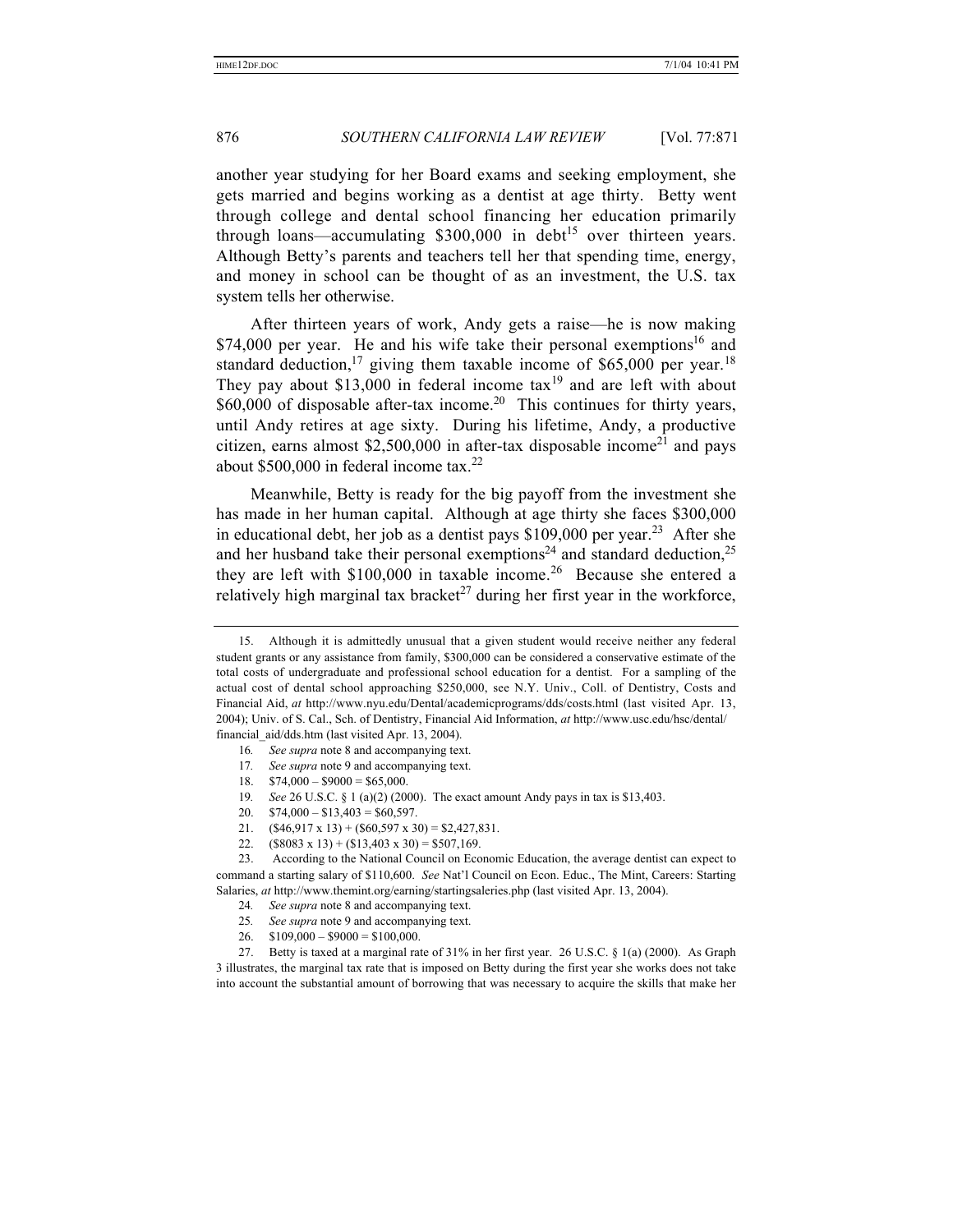she pays about \$24,000 in federal income tax,<sup>28</sup> leaving her and her husband about \$85,000 in disposable after-tax income<sup>29</sup> to spend and pay off debt. If she makes the same amount of money until she is sixty and then retires, even assuming that her school loans were interest free,  $30$  she will have earned a little over \$2,500,000 of after-tax income during her lifetime<sup>31</sup> and will pay a little over \$700,000 in federal income tax.<sup>32</sup> Her educational loans must be satisfied with after-tax dollars<sup>33</sup> and she is left with a cumulative lifetime after-tax spending money of about  $$2,220,000$ .<sup>34</sup>

When Andy and Betty reunite at their fortieth high school reunion, both are shocked to learn that Andy's lifetime after-tax spending power is higher than Betty's.<sup>35</sup> By the time Betty is able to crawl out of her debtfinanced consumption of post-secondary education, she is never able to recover financially, and the tax system does not help her. Her lifetime consumption power is lower than that of Andy's, $36$  but her lifetime federal tax payments are almost 40% more.<sup>37</sup>

This story demonstrates two points. First, our current federal tax system treats educational expenses as consumption, rather than as an investment, and this is inequitable. Second, our tax system discourages and punishes those who invest time, energy, and money into post-secondary education, and this is inefficient. A discussion of the inequity and inefficiency associated with the current tax treatment of post-secondary educational expenses is the focus of Part IV.

labor relatively valuable or the fact that her net wealth will remain negative for a relatively long time. *See* Graph 3 *infra* Part IV.

<sup>28</sup>*. See* 26 U.S.C. § 1(a). The exact amount Betty pays in tax is \$23,528.50.

<sup>29.</sup>  $$109,000 - $23,528.50 = $85,471.50$ .

<sup>30.</sup> Of course, the acceptance of both federal student loans and private student loans requires the acceptance and repayment of relatively reasonable interest payments. For an interesting analysis of the tax treatment of student loan interest and the Taxpayer Relief Act of 1997, see generally Jacqueline T. Albus, Comment, *The Deduction for Interest on Student Loans: Relief Is on the Way*, 42 ST. LOUIS U. L.J. 591 (1998).

<sup>31.</sup>  $$85,471.50 \times 30 = $2,564,145$ .

<sup>32.</sup>  $$23,528.50 \times 30 = $705,855$ .

<sup>33.</sup> Post-secondary educational expenditures incurred to prepare students for jobs, unlike educational expenses incurred to improve skills for a current job, are nondeductible. *See* 26 U.S.C. § 1.162; 26 C.F.R. § 1.162-5(b) (amended 1967). For a discussion of the history of this distinction, see generally Hume, *supra* note 5.

<sup>34.</sup>  $$2,564,145 - $300,000 = $2,264,145$ .

<sup>35.</sup> Andy's actual after-tax spending power is \$2,427,831 and is greater than Betty's actual aftertax spending power of \$2,264,145. *See supra* notes 21 and 34 and accompanying discussion.

<sup>36</sup>*. Id.*

<sup>37.</sup>  $$507,169 \times 1.391755 = $705,855.$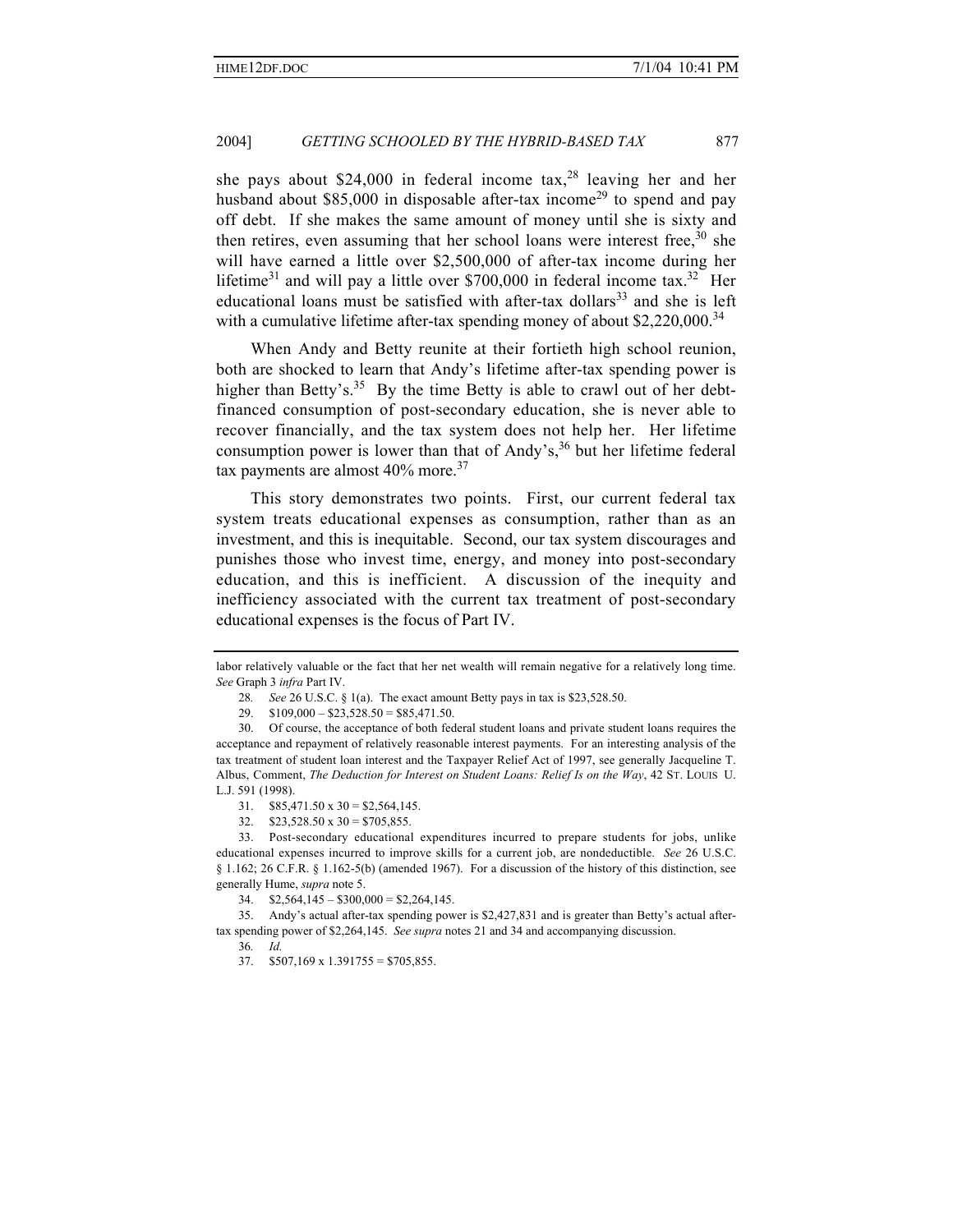## III. TAX BREAKS IN THE TAX BASE: THREE SYSTEMS OF TAXATION

A civilized society with the objectives of functioning as a cohesive unit, enforcing laws, and promoting commerce needs taxes to support the infrastructure necessary to accomplish these tasks.<sup>38</sup> Unfortunately, designing an equitable and efficient tax system has proven to be an elusive goal for the U.S. government since the inception of the hybrid-based tax after World War II. Most of the modern tax debate and reform proposals center around two forms of taxation: income taxes and consumption taxes. The tax system currently employed in the United States is most accurately described as a hybrid, containing both income and consumption tax elements.39

Designing an equitable and efficient tax system requires consideration of the rate structure, relative consistency of the tax base, and issues of timing. Although many people believe that progressivity in the rate structure is sufficient to achieve an equitable tax system, as the story of Andy and Betty from Part II demonstrates, inequity will occur, even in a tax system characterized by a progressive rate structure, if the tax base is inconsistent or presents timing problems. The remainder of this Note will discuss the timing of taxation and focus on issues of equity and efficiency in the tax base, operating under the assumption that progressivity in the rate structure is a desirable and necessary attribute of any tax system, regardless of base.

## A. THE ECONOMIST'S CHOICE: A CONSISTENT, PROGRESSIVE TAX ON INCOME

A pure, consistent definition of income was first developed in 1938 by University of Chicago economist Henry Simons.<sup>40</sup> Simons defined income as "the algebraic sum of (1) the market value of rights exercised in consumption and (2) the change in the value of the store of property rights

<sup>38</sup>*. See* MCCAFFERY, *supra* note 2, at 2–3; PETERS, *supra* note 2, at 81–90.

<sup>39</sup>*. See* Yoram Margalioth, Student Paper, *The Case for Tax Indexation of Debt*, 15 AM. J. TAX POL'Y 205, 246 n.141 (1998).

<sup>40.</sup> Henry Simons is often credited with developing the definition of income that will be discussed throughout this Note. Tax historians contend that Simons may not have actually been the first to develop the Haig-Simons definition of income. For purposes of clarity, however, I will refer to a pure income tax as a Haig-Simons income tax. *See* R.A. Musgrave, *In Defense of an Income Concept*, 81 HARV. L. REV. 44, 47 n.7 (1967) (explaining that the concept of income in the Haig-Simons sense was first proposed in 1896 by Georg Schanz and first introduced into the American discourse on tax policy in 1921).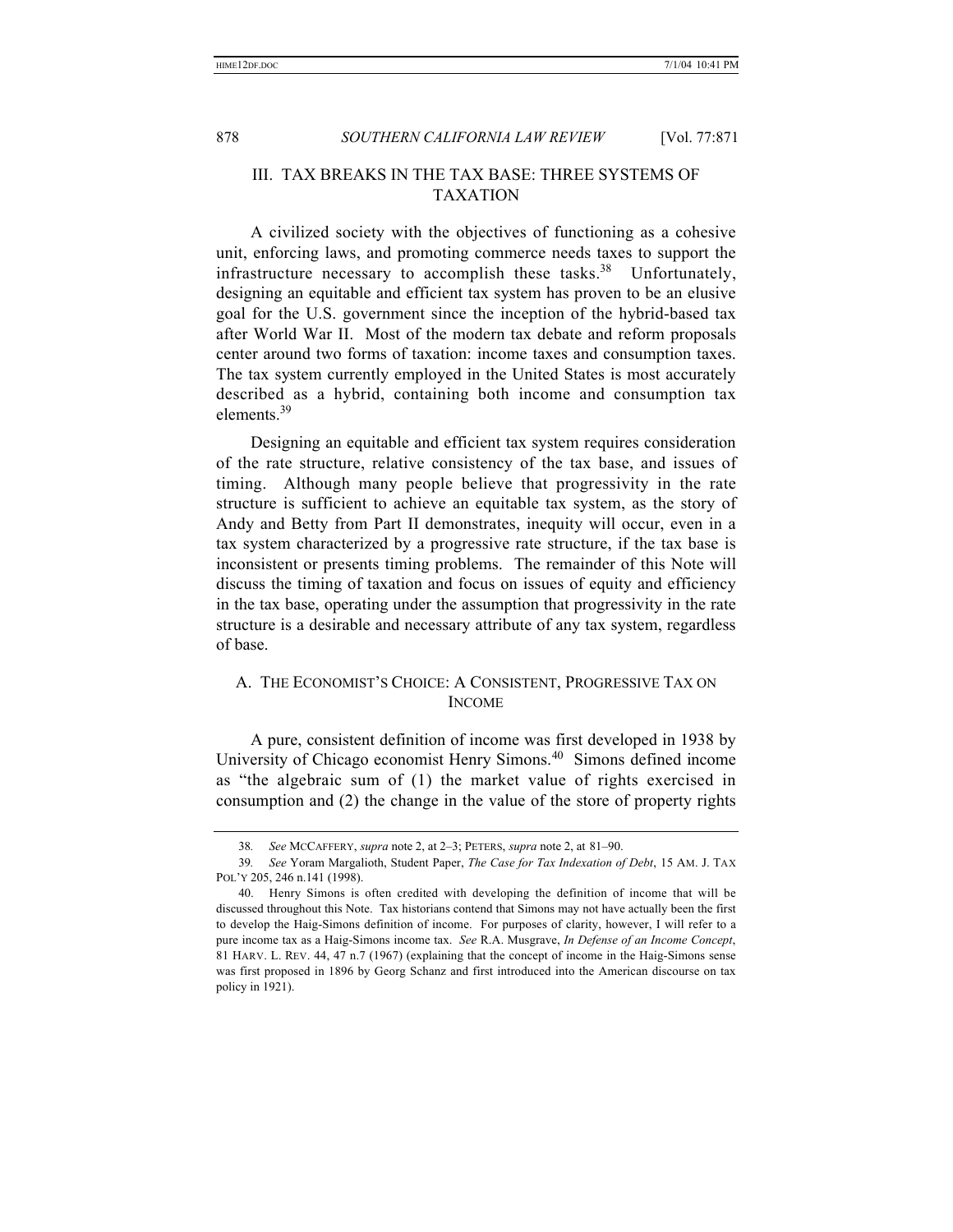between the beginning and end of the period in question."<sup>41</sup> Modern tax experts have simplified this equation:

 $Income = Consumption + Savings.<sup>42</sup>$ 

Theoretically, a consistent Haig-Simons income tax seems fairer,<sup>43</sup> simpler,<sup>44</sup> and more efficient<sup>45</sup> than the current tax system because it closes many of the loopholes that can be exploited only by those with the means and the motivation to hire tax planners and advisors.<sup>46</sup> The practical effect of a pure income tax system would be a broader tax base<sup>47</sup> than would be possible under either a consistent consumption tax or the current U.S. tax system.<sup>48</sup> Assuming revenue neutrality, a broader tax base usually translates into lower marginal tax rates.<sup>49</sup>

45*. See* SLEMROD & BAKIJA, *supra* note 1, at 181 ("Except in special cases, tax preferences are inefficient, because they create an incentive to engage 'too much' in the lightly taxed activity, and too little in other activities, relative to what the free market would dictate.").

46. For a description of one major loophole that results primarily from the realization requirement, which would be eliminated under a pure Haig-Simons income tax, see *supra* note 2. One former congressman recognized the inequities that result from specific deductions under the hybridbased federal tax as the fundamental problem leading to the Tax Reform Act of 1986:

[T]he ultimate measure of tax policy, on Capitol Hill and along Main Street, is fairness. . wasn't low tax rates or larger paychecks that brought working men and women behind [the Tax Reform Act of 1986]. It was fairness: knowing they were not subsidizing a loophole for the guy down the street or the corporation across town.

Dan Rostenkowski, *A View from the Ways and Means Committee*, *reprinted in* THE CONSUMPTION TAX 25, 26 (Charls E. Walker & Mark A. Bloomfield eds., 1987).

48*. See infra* Part III.B–C.

49. As Joel Slemrod and Jon Bakija explain, "Every preference is a penalty for someone else, because it requires tax rates to be higher than otherwise." SLEMROD & BAKIJA, *supra* note 1, at 181.

<sup>41.</sup> HENRY C. SIMONS, PERSONAL INCOME TAXATION 50 (1938).

<sup>42.</sup> MCCAFFERY, *supra* note 2, at 12.

<sup>43</sup>*. See* Edward J. McCaffery, *The Missing Links in Tax Reform*, 2 CHAP. L. REV. 233, 240 (1999) ("[T]he middle and lower-middle classes are hit hard by what is increasingly a wage tax system, looking at both the 'income' tax per se, and the large and important payroll tax system."). *See also* RONALD PASQUARIELLO, TAX JUSTICE: SOCIAL AND MORAL ASPECTS OF AMERICAN TAX POLICY 65 (1985) ("Due to exclusions and deductions, taxpayers with essentially similar incomes can end up paying quite different amounts to the government tax collector. . . . This would happen if the income of one family was exclusively from wages . . . and the other was from wages and from capital income.").

<sup>44</sup>*. See* PASQUARIELLO, *supra* note 43, at 102–03. *But see generally* Boris I. Bittker, *A "Comprehensive Tax Base" as a Goal of Income Tax Reform,* 80 HARV. L. REV. 925 (1967), *reprinted in* BORIS I. BITTKER, COLLECTED LEGAL ESSAYS 295, 302 (1989) (demonstrating that a pure Haig-Simons income tax would be impossible to achieve and administratively complex because of problems with accounting for the market value of rights exercised in consumption and the change in the store of property rights).

<sup>47.</sup> A consequence of this broader base, assuming revenue neutrality, would be that "all marginal tax rates could be reduced by about one-third." *See* SLEMROD & BAKIJA, *supra* note 1, at 181. *See also* MCCAFFERY, *supra* note 2, at 46–47 (explaining how the effect of a pure income tax is a broader tax base).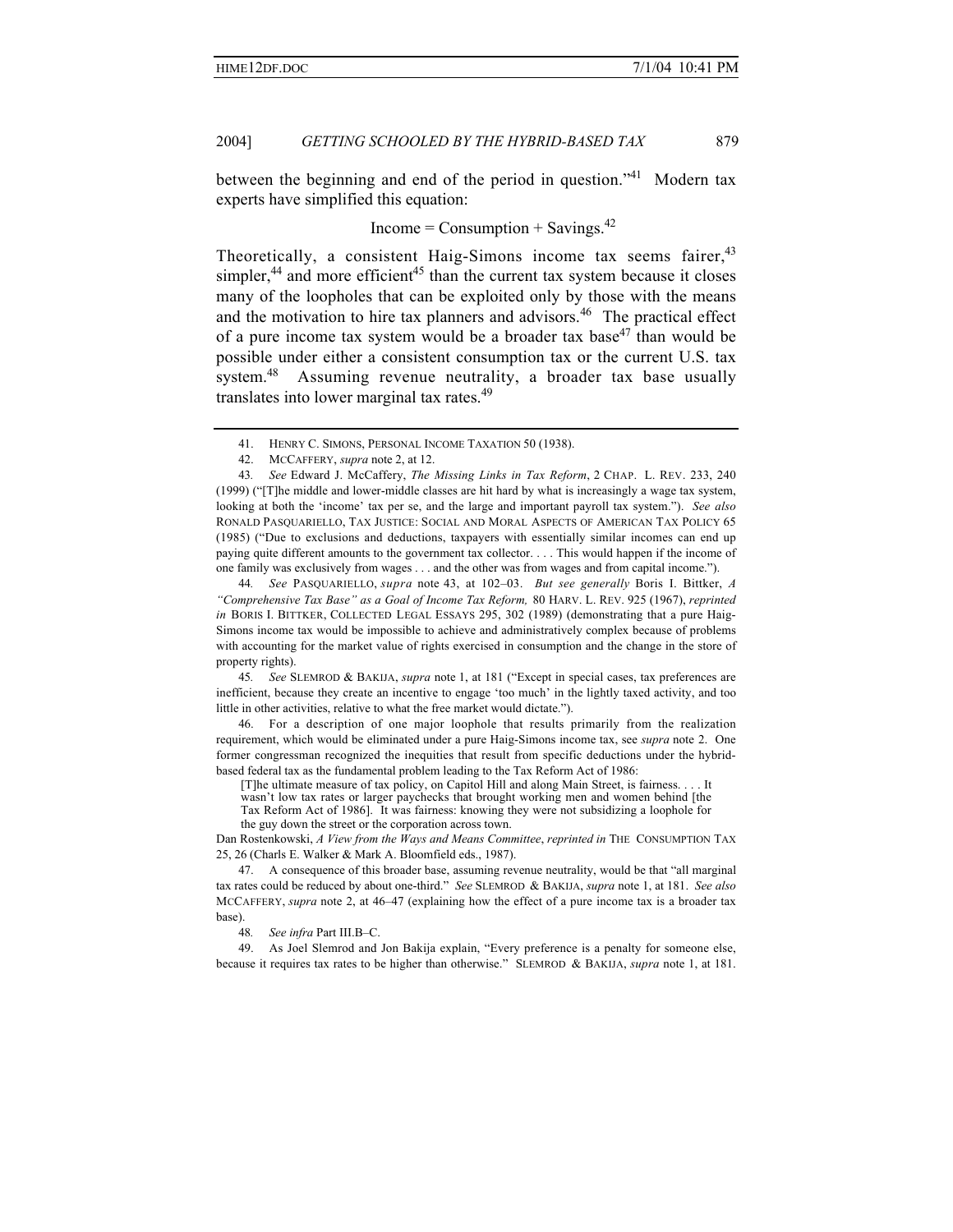Politicians, both Democratic and Republican, with the goal of lowering marginal tax rates, are not adverse to broadening the tax base through the elimination of deductions or other preferences. The last successful fundamental tax reform, implemented by Republican President Ronald Reagan in 1986, was a move toward the Haig-Simons definition of income.<sup>50</sup> The result was a drop in all marginal tax rates, with the top rate dropping from 70% in 1980 to 28% after the 1986 reform.<sup>51</sup> More recently, former Democratic House Minority Leader Richard Gephardt proposed tax reform by way of a purer income tax with a broader base and lower tax rates.<sup>52</sup> Under his broad-based income tax plan, the vast majority of taxpayers would pay only 10% annually in federal income taxes.<sup>53</sup> In support of his plan—and recognizing the inequities that result from an inconsistent tax base—Gephardt argued that "average taxpayers will know that everyone else is paying their fair share: high-priced lawyers and accountants won't help the privileged reduce their tax bill."<sup>54</sup>

Other developed nations, such as the United Kingdom, allow far fewer tax deductions than the United States, providing for a broader tax base that has the effect of bringing down marginal tax rates.<sup>55</sup> Tax experts and academics have also supported broadening the tax base through the elimination of certain deductions, arguing that a broader tax base will allow a reduction in marginal tax rates.<sup>56</sup>

One way to implement a consistent tax on income that is substantially similar to the Haig-Simons definition of income would be to eliminate all personal deductions and to tax accretions to wealth annually.<sup>57</sup> The first step would be to discard any deduction, exemption, or credit that would

*See also* MCCAFFERY, *supra* note 2, at 11 (discussing the effects of a broader tax base on marginal interest rates).

<sup>50</sup>*. See* FRANK, *supra* note 3, at 231.

<sup>51</sup>*. Id*.; MCCAFFERY, *supra* note 2, at 46–47.

<sup>52</sup>*. See* SLEMROD & BAKIJA, *supra* note 1, at 13.

<sup>53</sup>*. Id.*

<sup>54</sup>*. Id.*

<sup>55.</sup> "[I]n the USA . . . the individual can claim a variety of deductions, whereas for employees in the UK very few expenditures can be deducted. . . . Examples of common personal deductions allowed in the US are home mortgage interest and state income taxes."PAUL WEBLEY, HENRY ROBBEN, HENK ELFFERS & DICK HESSING, TAX EVASION: AN EXPERIMENTAL APPROACH 27 (1991).

<sup>56</sup>*. See, e.g.*, PASQUARIELLO, *supra* note 43, at 102–03.

<sup>57.</sup> Boris Bittker has demonstrated that elimination of all deductions for nonprofit-motivated transactions coupled with an elimination of the realization requirement would provide a tax system that does not completely encompass the Haig-Simons definition of income because it does not include personal labor expenditures within the definition of the market value of rights exercised in consumption. For purposes of the discussion of debt treatment in the tax system, however, this definition is sufficiently consistent with a pure income tax. *See* BITTKER, *supra* note 44, at 350–51.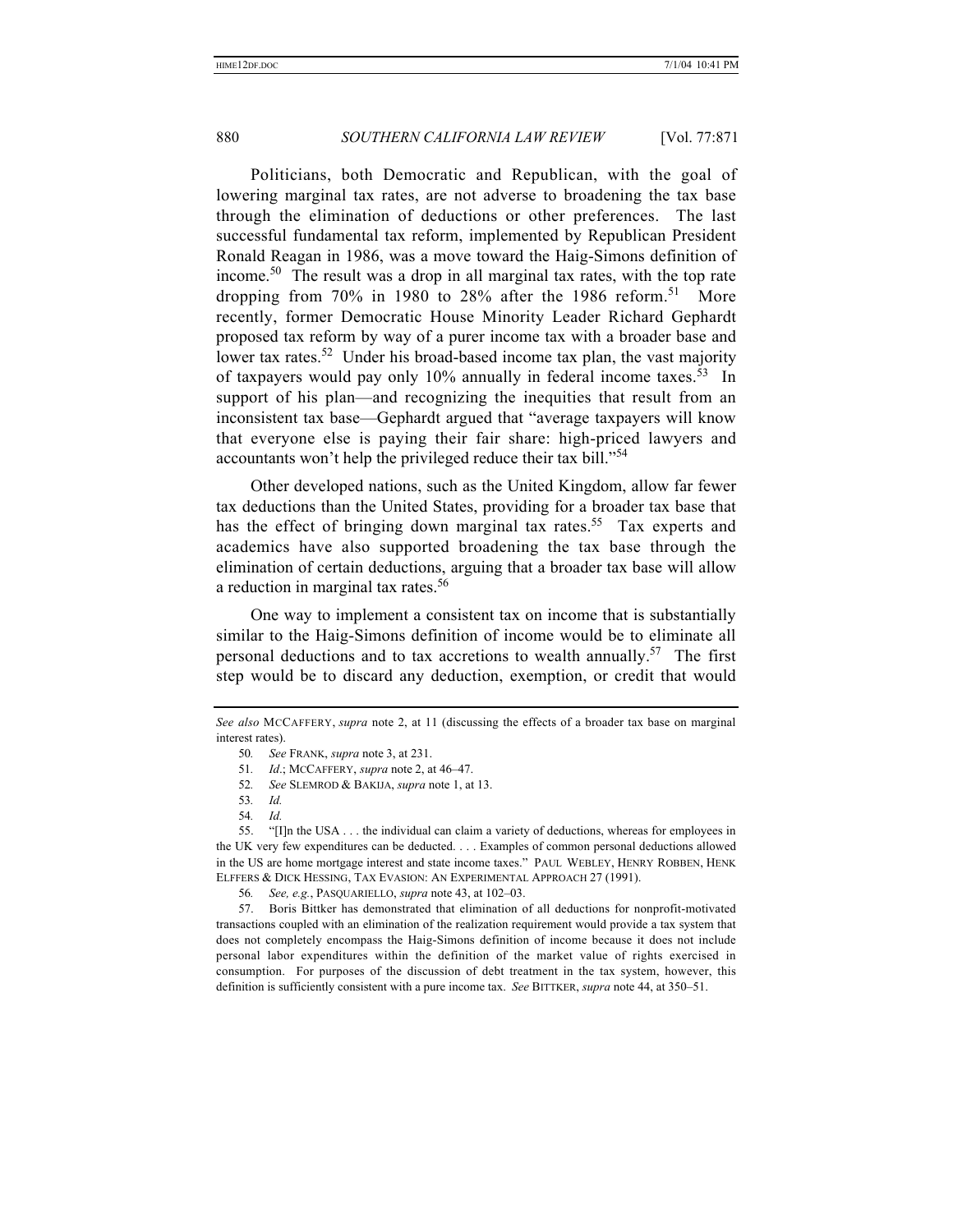alter gross income as defined by 26 U.S.C. § 61(a). Once gross income is defined, deductions would be subtracted only for profit-motivated transactions.<sup>58</sup> Under this simplified<sup>59</sup> system, the only relevant sections of the current tax code with regard to calculating taxable income would be §§  $61(a)$ , 162, 165–67, and 212.<sup>60</sup> Aside from the elimination of all nonprofitmotivated deductions and of all exclusions and credits, a consistent income tax would tax accretions to wealth, even if the increase in the value of the assets was not realized by the taxpayer through sale or other disposition.<sup>61</sup>

Most tax experts and politicians agree that the implementation and administration of a consistent income tax would be difficult if not impossible for four reasons. First, it is argued that elimination of the realization requirement in favor of an annual taxation on the appreciation of assets would be unworkable. $62$  Second, eliminating popular deductions like the home mortgage interest deduction or the deduction for state income taxes would be too politically unpopular.<sup>63</sup> Third, implementing a consistent income tax would entail many changes in existing laws outside

SLEMROD & BAKIJA, *supra* note 1, at 2 (citations omitted) (emphasis omitted).

60. Bittker, *supra* note 44, at 302. This dramatic simplification of the tax code presumably would also result in a reduction in the transaction costs normally associated with filing tax forms for many individuals. For a guide designed for use as a companion in filing federal income tax forms after the 1986 tax reform, see PRICE WATERHOUSE, THE PRICE WATERHOUSE PERSONAL TAX ADVISER (1987).

61*. See* Deborah L. Paul, *The Sources of Tax Complexity: How Much Simplicity Can Fundamental Tax Reform Achieve?*, 76 N.C. L. REV. 151, 189 (1997).

62*. See* Bittker, *supra* note 44, at 337 ("None of the proponents of a [comprehensive tax base], so far as I know, wants to substitute an annual net worth computation to take account each year of the taxpayer's increase or decrease in wealth.") (citation omitted). *See also* Alvin C. Warren, Jr., Essay, *Three Versions of Tax Reform*, 39 WM. & MARY L. REV. 157, 159–60 (1997) (arguing that the elimination of the realization requirement is not "directly translatable into an operational income tax [system]").

63. Slemrod and Bakija argue that "the political system is incapable of distinguishing legitimate arguments [in favor of tax preferences] from illegitimate ones, and often succumbs to the political clout of powerful pleaders." SLEMROD & BAKIJA, *supra* note 1, at 182. *See also* PETERS, *supra* note 2, at 176 (providing empirical data that suggest "when citizens are asked about specific loopholes, there are often majorities in favor of theirs being retained"). The politics of taxation are intriguing indeed, but are beyond the scope of this Note. For an overview of some of the most comprehensive analyses of tax politics, see generally PETERS, *supra* note 2; SLEMROD & BAKIJA, *supra* note 1.

<sup>58</sup>*. See id.* at 301–02.

<sup>59.</sup> Slemrod and Bakija identify as one of the five major complaints about the current income tax system the belief that it is too complicated. They have also found that

<sup>[</sup>l]iterally billions of hours are spent every year in the United States on fundamentally unproductive tax activities such as recordkeeping, wading through instructions, hunting for deductions and credits, and arranging one's financial affairs to take advantage of tax preferences. . . . Individual taxpayers spend as much as three billion hours of their own time on tax matters, or about [twenty-seven] hours per taxpayer on average.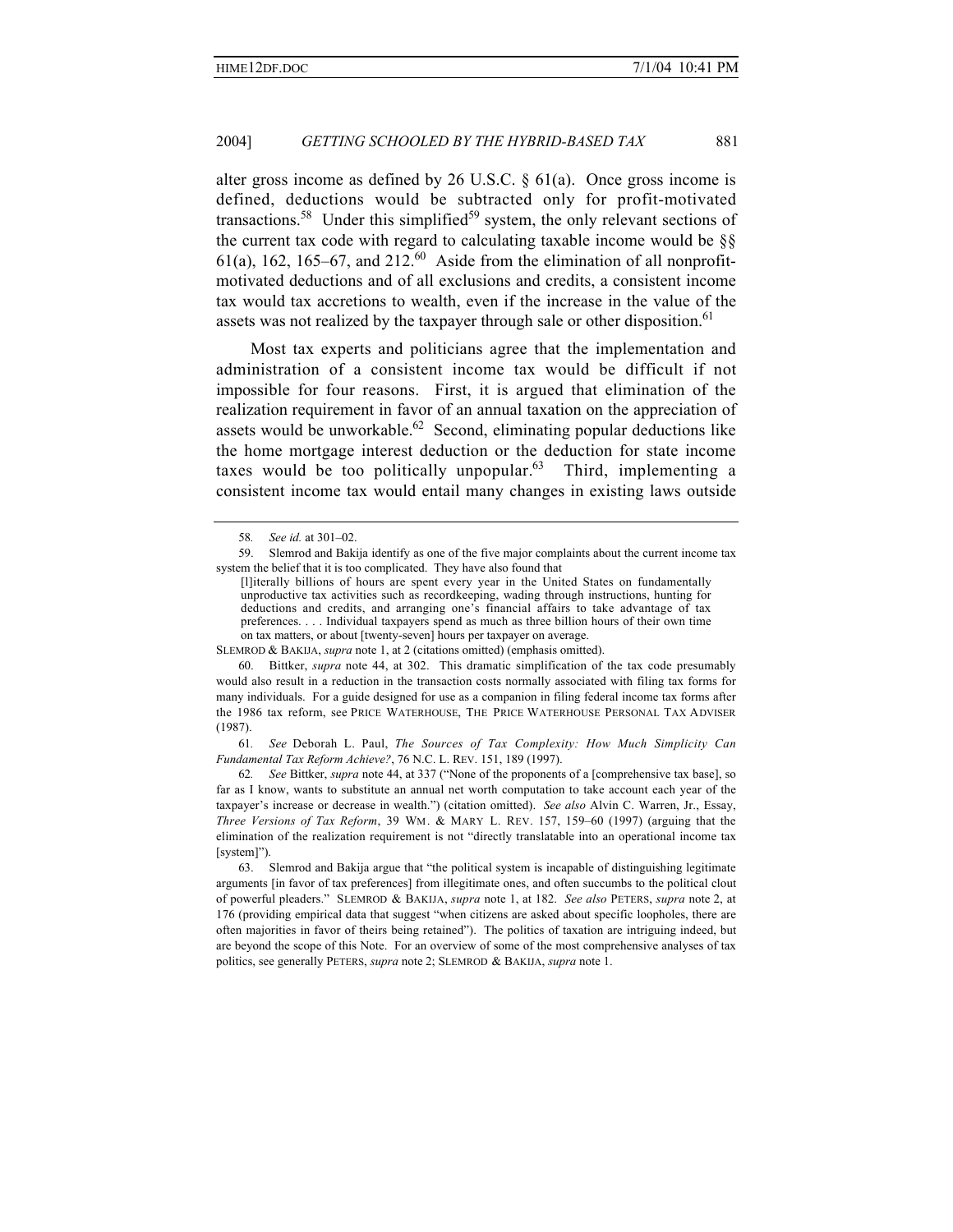the tax context.<sup>64</sup> Fourth, a pure income tax will incentivize consumption and provide a disincentive for savings because there would be no savings vehicle in which wealth could be accumulated tax-free,  $65$  causing a depletion of the capital stock and resulting in adverse economic consequences.<sup>66</sup>

Assuming that a consistent tax on income without the realization requirement is administratively and politically possible, Part V demonstrates some of the ways in which the tax treatment of postsecondary educational expenses would be impacted by shifting to a consistent income tax base.

## B. THE SAVER'S CHOICE: A CONSISTENT, PROGRESSIVE TAX ON **CONSUMPTION**

A consumption tax is any tax that does not tax savings.<sup>67</sup> In comparison to a pure Haig-Simons income tax, a consumption tax has a smaller tax base and would necessarily require higher marginal tax rates.<sup>68</sup>

65. McCaffery has identified the virtues of saving and has argued that tax systems that punish saving are bad for the economy. *See* MCCAFFERY, *supra* note 2, at 37–38.

67*. See generally* William D. Andrews, *A Consumption-Type or Cash Flow Personal Income Tax*, 87 HARV. L. REV. 1113 (1974) (describing how the consumption tax model computes tax only on a cash flow basis as opposed to taxing both personal consumption and accumulation). According to McCaffery, "Any 'income' tax that systematically deducts savings from income is in fact a consumption tax." *See* MCCAFFERY, *supra* note 2, at 15. He also illustrates the problematic nature of describing the current federal income tax in the United States as an income tax given the broad deductions that are available. *See id*. I refer to the current federal income tax as a hybrid-based tax. *See infra* Part III.C.

<sup>64</sup>*. See* Bittker, *supra* note 44, at 350–51. Bittker states that

<sup>[</sup>a]mong the areas that would be drastically affected by a whole-hearted use of the Haig-Simons definition are: mortality gains on life insurance; governmental benefits furnished in kind or in services; recoveries in suits for personal injury or death; charitable gifts to individuals; personal and dependency exemptions; tax-exempt organizations; the investment credit; deduction or rapid amortization of business assets; depreciation below market values; inventory pricing; accounting methods; and tax-free exchanges.

*Id*. Bittker's discussion of a theoretically perfect, pure income tax illustrates the impossibility of its implementation. For purposes of simplicity in this Note, however, I refer to a pure Haig-Simons income tax as one that provides no deductions except for profit-motivated transactions and implements an annual taxation on unrealized appreciation.

<sup>66</sup>*. Id.* at 38.

<sup>68</sup>*. See supra* Part III.A. A consistent postpaid consumption tax would not, however, necessarily have a smaller tax base than our inconsistent income tax. *See* MCCAFFERY, *supra* note 2, at 92–93. McCaffrey provides four arguments for why the difference between a consistent consumption tax base and our current tax base would not be very dramatic: First, we do not have a consistent income tax; second, the base-broadening feature of debt under a consistent consumption tax does not exist under our current tax system; third, there is no need for a capital gains preference under a consistent consumption tax that does not tax savings; and fourth, consumption tax engineers are able to increase the top marginal rate. *Id.* at 92–93.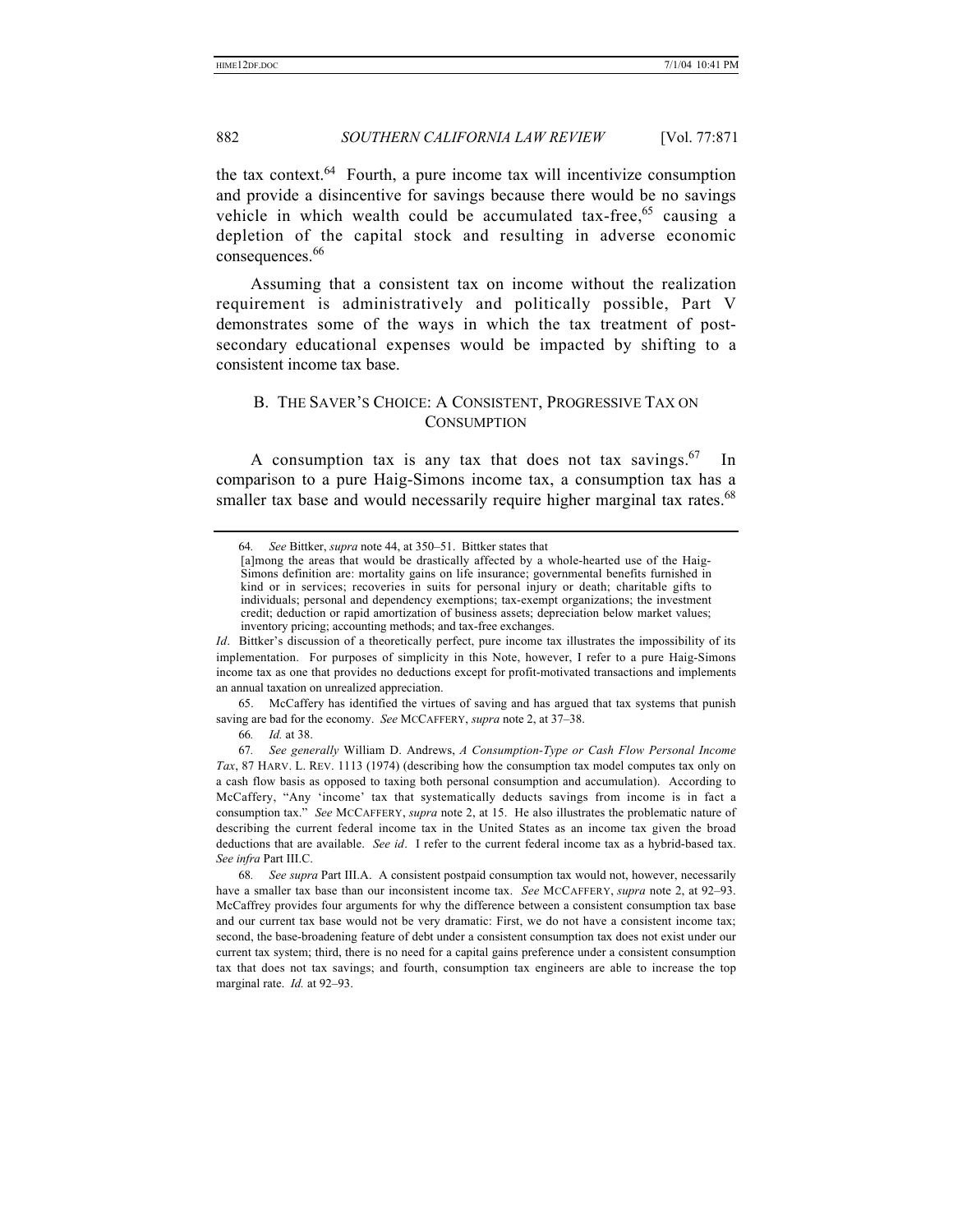Whereas the consistent income tax model includes in its base both consumption *and* accretions to wealth,<sup>69</sup> a consistent consumption tax model includes only consumption.<sup>70</sup> There is, however, one primary taxbroadening feature of a consistent consumption tax that would not be included in either a consistent income tax or our inconsistent hybrid-based tax—the direct taxation of debt-financed consumption.<sup>71</sup>

With the exception of the Gephardt proposal,<sup>72</sup> all serious tax reform proposals since the 1986 overhaul have been by way of a consumption tax. President Bill Clinton was an architect and supporter of several alterations in the tax law that had the effect of providing tax benefits for certain savings vehicles. The vast majority of the Clinton-era targeted tax cuts can be thought of as movements toward a consumption tax base because they included deductions for certain specified savings vehicles. These included the reduction of capital gains rates, the nontaxation of appreciation in family homes, and the expansion of tax benefits for Individual Retirement Accounts ("IRA") and college savings accounts.<sup>73</sup> President George W. Bush has also demonstrated an affinity for tax reform that has the effect of benefiting savers. President Bush's most recent proposals, in 2003, to expand the utility of IRAs and eliminate the taxation of capital gains, can be seen as fundamental moves toward a consumption tax system.<sup>74</sup> One of the most recent congressional proposals for fundamental tax reform was the USA Tax. The proposed USA Tax, which allowed for unlimited deductions for savings in specific accounts, can be considered a postpaid consumption tax.75

Other developed nations, particularly those that find it difficult to administer an inconsistent income tax, rely more heavily on consumption taxes than on income taxes.<sup>76</sup> For example, France, Greece, Italy, and Portugal rely more substantially on consumption taxes than the United States, primarily for administrative reasons.<sup>77</sup> Overall, the United States relies on a consumption base as a means of generating government revenue

<sup>69</sup>*. See supra* note 41 and accompanying text.

<sup>70</sup>*. See generally* Andrews, *supra* note 67.

<sup>71</sup>*. See* MCCAFFERY, *supra* note 2, at 92.

<sup>72</sup>*. See* SLEMROD & BAKIJA, *supra* note 1, at 13.

<sup>73</sup>*. See* MCCAFFERY, *supra* note 2, at 49.

<sup>74</sup>*. See* Peter G. Gosselin, *Bush Proposes New Tax-Free Savings Plans*, L.A. TIMES, Feb. 1, 2003, at A1.

<sup>75</sup>*. See* MCCAFFERY, *supra* note 2, at 57–58.

<sup>76</sup>*. See* PETERS, *supra* note 2, at 63.

<sup>77</sup>*. Id.*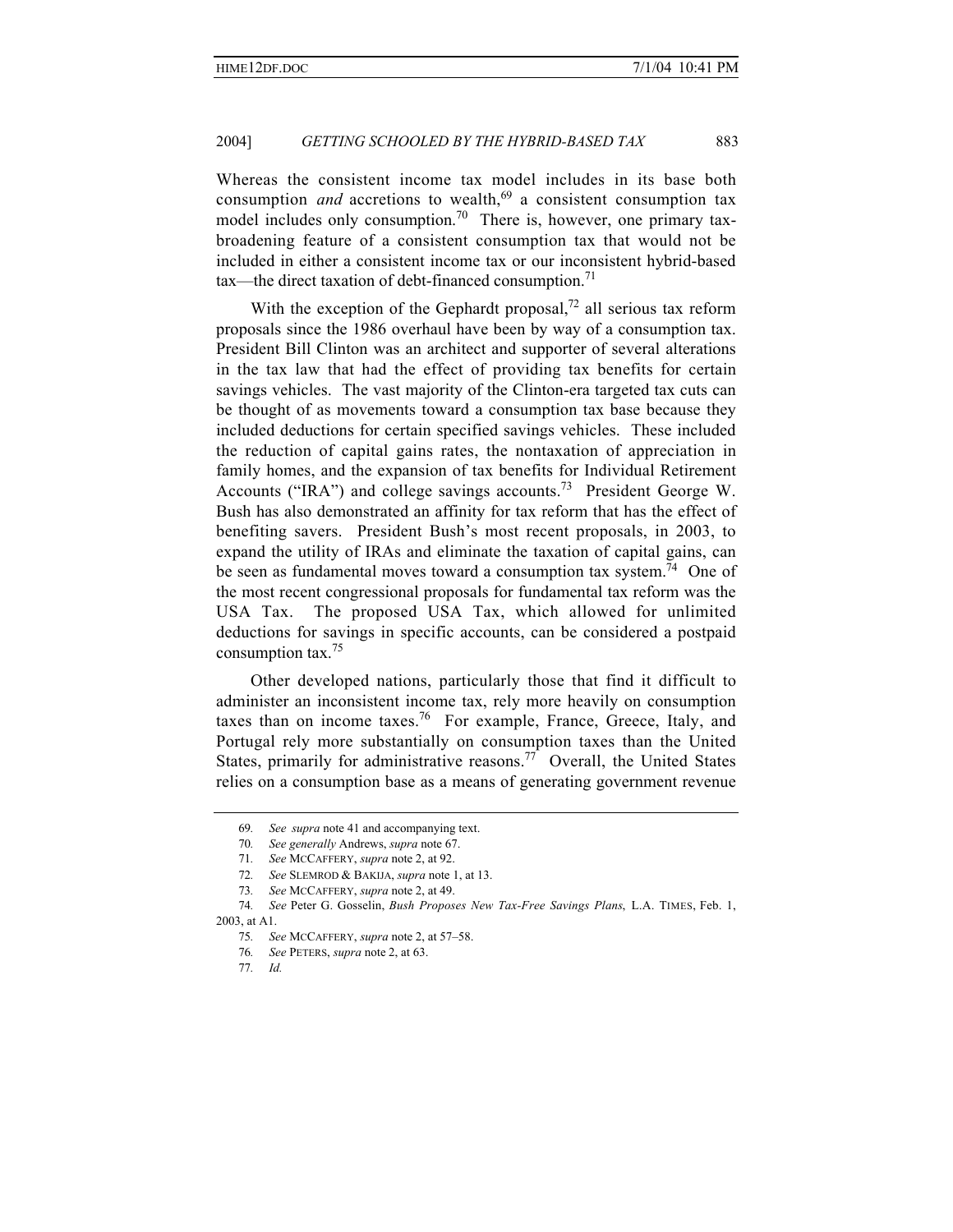only about half as much as the average Organization for Economic Cooperation and Development ("OECD") country.78

Supporters of a consumption base are among the most well-respected economists and academics the world has ever known. Adam Smith, Thomas Hobbes, John Stuart Mill, Milton Friedman, Martin Feldstein, Kenneth Arrow, and Laurence Summers are among those who have advocated the implementation of a consumption tax on theoretical and philosophical grounds.<sup>79</sup>

There are two basic models of consumption taxation: the prepaid consumption tax and the postpaid consumption tax. These two models have bases that are substantially identical and differ primarily in the timing of collection.<sup>80</sup> The practical effect of this difference depends on how progressive the tax rate structure is and can be quite significant with regard to issues of the tax treatment of debt.

*See id.* at 158 (internal citations omitted).

79*. See* FRANK, *supra* note 3, at 223. *See also The Role of Federal Tax Policy in Stimulating Capital Formation and Economic Growth: Hearings Before the Subcomm. on Econ. Growth and Stabilization of the J. Econ. Comm. Cong. of the U.S.*, 95th Cong. 178 (1977) (statement of Martin Feldstein) [hereinafter Feldstein]; John H. Makin, *Income Tax Reform and the Consumption Tax*, *in* THE CONSUMPTION TAX, *supra* note 46, at 87, 87; MCCAFFERY, *supra* note 2, at 97–100.

80. J. Clifton argues:

Example 1: Individual A wishes to engage in \$100 of debt-financed consumption on 1/1/1. The loan principal and  $10\%$  interest will be due on  $1/1/2$ . A 40% flat-rate cash-flow consumption tax is applicable. . . . Illustration 1A—Inclusion/Deduction: A's borrowing goes into the tax base on  $1/1/1$  so that a 40% tax is immediately due. Thus A must borrow \$166.67 on 1/1/1, pay a \$66.67 tax . . . and consume the remaining \$100. On 1/1/2, A earns \$183.34 of wages and pays off the lender (\$166.67 of principal and \$16.67 of interest). Because A is allowed a full deduction for this payment, no tax is due on 1/1/2 wages. . . . \$183.34 of earnings has been required to support \$100 of debt-financed consumption and \$66.67 of tax has been paid.

Illustration 1B—Exclusion/No Deduction: A's borrowing is excluded from the tax base so that she needs to borrow only \$100 which she immediately consumes on 1/1/1. Since her 1/1/2 \$110 payment . . . to the lender is nondeductible, she must earn \$183.34 of taxable wages on  $1/1/2$ , pay a \$73.34 tax . . . and pay the remaining \$110 of after-tax wages to the lender. . . . The difference [between the two scenarios] is illusory . . . because the \$66.67 [in] Illustration 1A] is due on  $1/1/1$  while the \$73.34 [in Illustration 1B] is paid on  $1/1/2$ . Applying our 10% interest assumption, \$66.67 is simply the 1/1/1 cost of a \$73.34 payment on 1/1/2.

<sup>78.</sup> The OECD is an organization of twenty-eight developed countries. *See* Warren, *supra* note 62, at 157–58.

<sup>[</sup>L]ooking at 1994, income taxes provided a comparatively high 44.6% of all American government revenue. . . . Most other developed countries rely significantly less on income taxes and significantly more on consumption taxes. On average . . . consumption taxes constituted 31.9% of the tax revenue of OECD countries in 1994, almost twice the 17.9% in the United States.

J. Clifton Fleming, Jr., *The Deceptively Disparate Treatment of Business and Investment Interest Expense Under a Cash-Flow Consumption Tax and a Schanz-Haig-Simons Income Tax*, 3 FLA. TAX REV. 544, 548–49 (1997).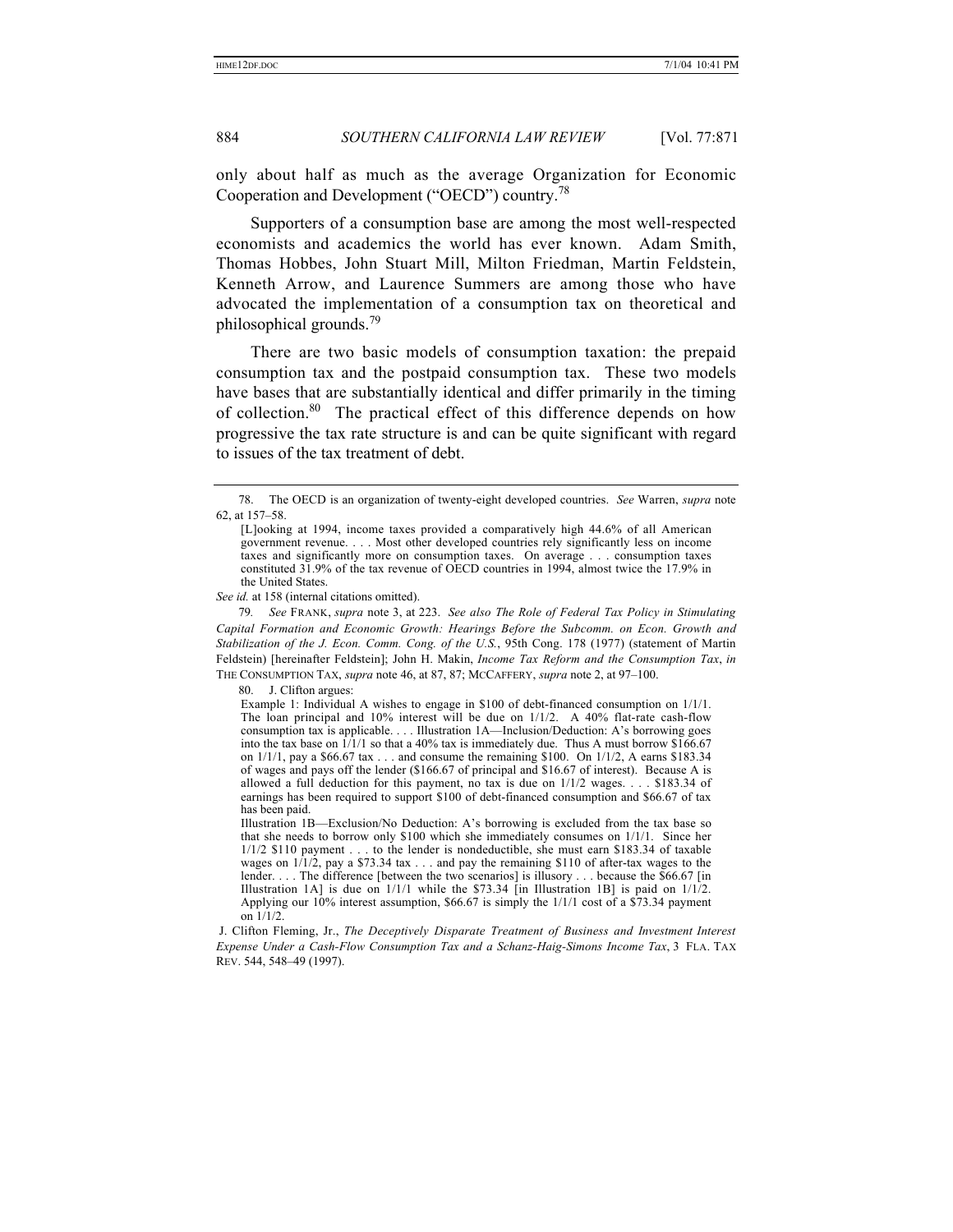#### 1. The Prepaid Consumption Tax

A prepaid consumption tax model taxes income when it is earned from labor but not when it is earned from capital. $81$  A prepaid consumption tax model would be the ultimate result of the ongoing trend toward selective deductions for particular savings vehicles that has occurred over the past fifteen years under both Democrats and Republicans.<sup>82</sup> The elimination of tax on all forms of savings could be accurately described as a consistent, prepaid consumption tax.

The two most commonly discussed forms of prepaid consumption taxes are wage taxes  $83$  and yield exemption consumption taxes.  $84$  The practical effect of either of these taxes is to exempt from taxation all forms of savings and yields to savings, but to include in the tax base money earned through wages.<sup>85</sup> All forms of payroll taxes, such as Social Security and Medicare contributions, are wage taxes because they systematically exclude from taxation yields to savings. Part V discusses the tax treatment of debt within the context of a consistent, prepaid consumption tax and compares it to the tax treatment of debt under our current system.

#### 2. The Postpaid Consumption Tax

In contrast to a prepaid consumption tax, the postpaid consumption tax taxes consumption directly—anytime a taxpayer purchases a consumable item. The most common examples of postpaid consumption taxes are sales taxes<sup>86</sup> and value-added taxes ("VATs").<sup>87</sup> The practical effect of each of these taxes is to allow the tax-free accumulation of capital through savings.

Most of the OECD countries, aside from the United States, rely heavily on VATs in comparison to income taxes.<sup>88</sup> Many tax experts and

<sup>81</sup>*. See* MCCAFFERY, *supra* note 2, at 164.

<sup>82</sup>*. See supra* notes 72–75 and accompanying text.

<sup>83</sup>*. See* MCCAFFERY, *supra* note 2, at 164.

<sup>84</sup>*. See* Bankman & Griffith, *supra* note 2, at 379.

<sup>85</sup>*. See supra* notes 69–70 and accompanying text.

<sup>86</sup>*. See* MCCAFFERY, *supra* note 2, at 54–57. *See generally* Edward J. McCaffery, *Tax Policy Under a Hybrid Income-Consumption Tax,* 70 TEX. L. REV. 1145 (1992) (discussing the differences between income and consumption taxes).

<sup>87.</sup> For a discussion of the similarities and differences between sales taxes and value-added taxes, see PETERS, *supra* note 2, at 35–37; THE VALUE-ADDED TAX: LESSONS FROM EUROPE 7 (Henry J. Aaron ed., 1981).

<sup>88</sup>*. See generally* THE VALUE-ADDED TAX: LESSONS FROM EUROPE, *supra* note 87 (providing a comprehensive accounting of the European experience with the value-added tax).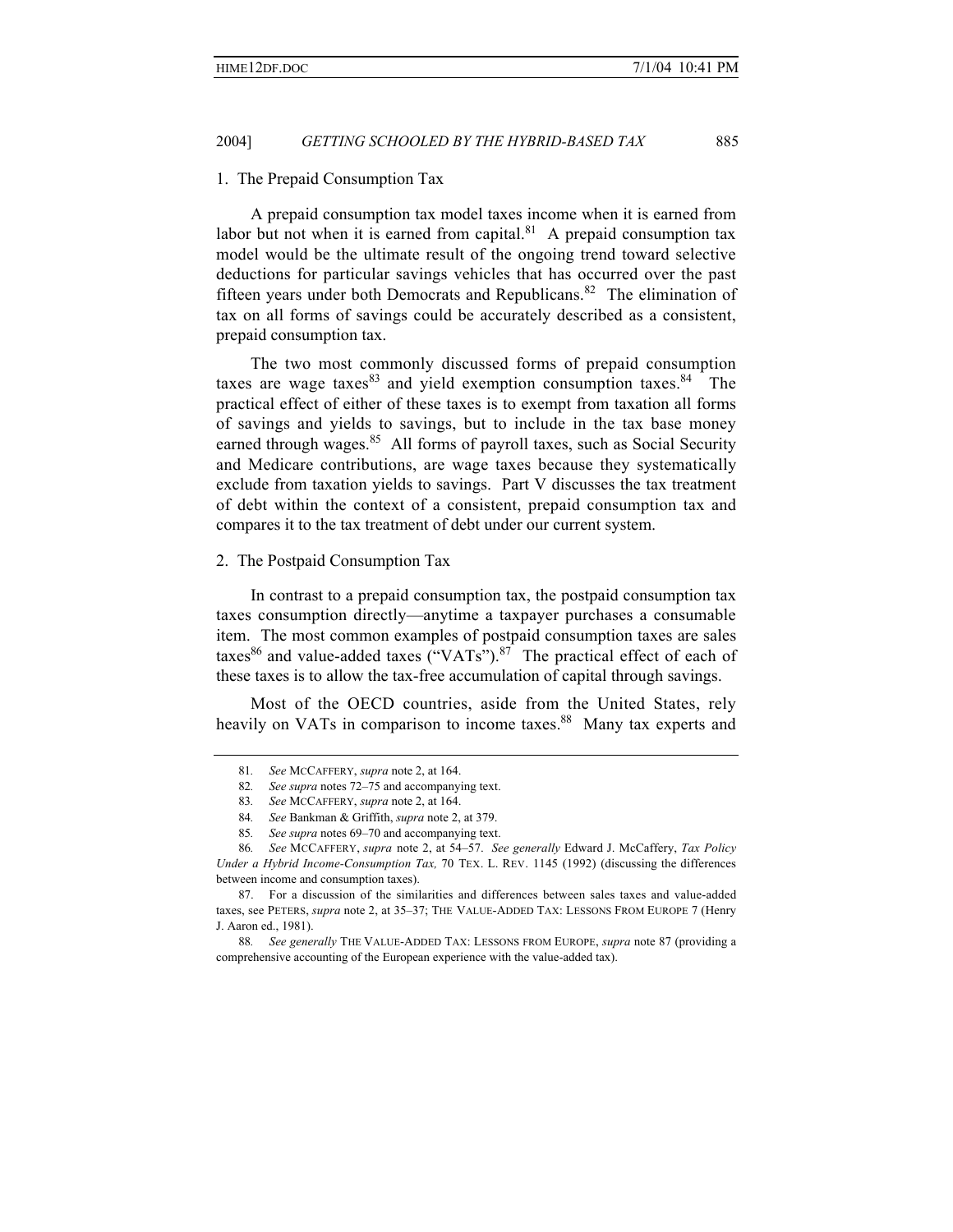economists in the United States have suggested the adoption of VATs as a supplement to or replacement for the inconsistent income tax.<sup>89</sup>

As Part V demonstrates, the consistent, postpaid consumption tax most effectively implements the normative objectives of equity and efficiency in the context of post-secondary education-based debt. Although a consistent tax base is of critical importance for issues of equity and efficiency, the timing of taxation is also important. This is particularly true in a system characterized by a progressive rate structure; only the postpaid consumption tax is collected at the time of spending rather than at the time of earning, and it more accurately predicts an individual taxpayer's ability to pay. $90$ 

## C. THE UGLY DUCKLING: AN INCONSISTENT, PROGRESSIVE HYBRID-BASED TAX

The Ugly Duckling—the title character of Hans Christian Andersen's classic fairy tale $91$ —is not unlike the current U.S. tax system. Political opportunism and greed have transformed the current tax system into a jumbled mix of inequitable, inefficient, and ugly rules of taxation. In years to come, however, with an understanding of what the tax system exactly is and where it came from, it can be transformed into a beautiful swan of a tax system, embracing the objectives of equity and efficiency through the elimination of tax on all investments, no matter what form they take.

The current federal tax base in the United States is most accurately described as an inconsistent hybrid of a consistent income tax and consistent consumption tax.<sup>92</sup> The fundamental difference between our current tax system and a consistent Haig-Simons income tax is that our

<sup>89.</sup> Martin Feldstein was one of the first American tax experts to argue in favor of the adoption of a VAT in the United States. Feldstein, in a 1977 statement before a congressional subcommittee, opined:

I think we ought to strengthen the existing tax laws which now emphasize taxing consumption rather than saving. . . . I think we should consider a value-added tax. All of our European competitors are currently relying to a greater and greater extent on a value-added tax. . . . [I]f we adopt this VAT, we would be taking the burden off savings and putting it on consumption. *See* Feldstein, *supra* note 79, at 178.

<sup>90</sup>*. See infra* Part V.

<sup>91</sup>*. See* HANS CHRISTIAN ANDERSEN, THE UGLY DUCKLING (Jerry Pinkney ed., Morrow Junior Books 1999).

<sup>92</sup>*. See, eg*., Margalioth, *supra* note 39, at 246 n.141. *See generally* McCaffery, *supra* note 86 (describing the differences between our tax system and a pure income tax system and discussing how our tax base can be more accurately described as a wage tax).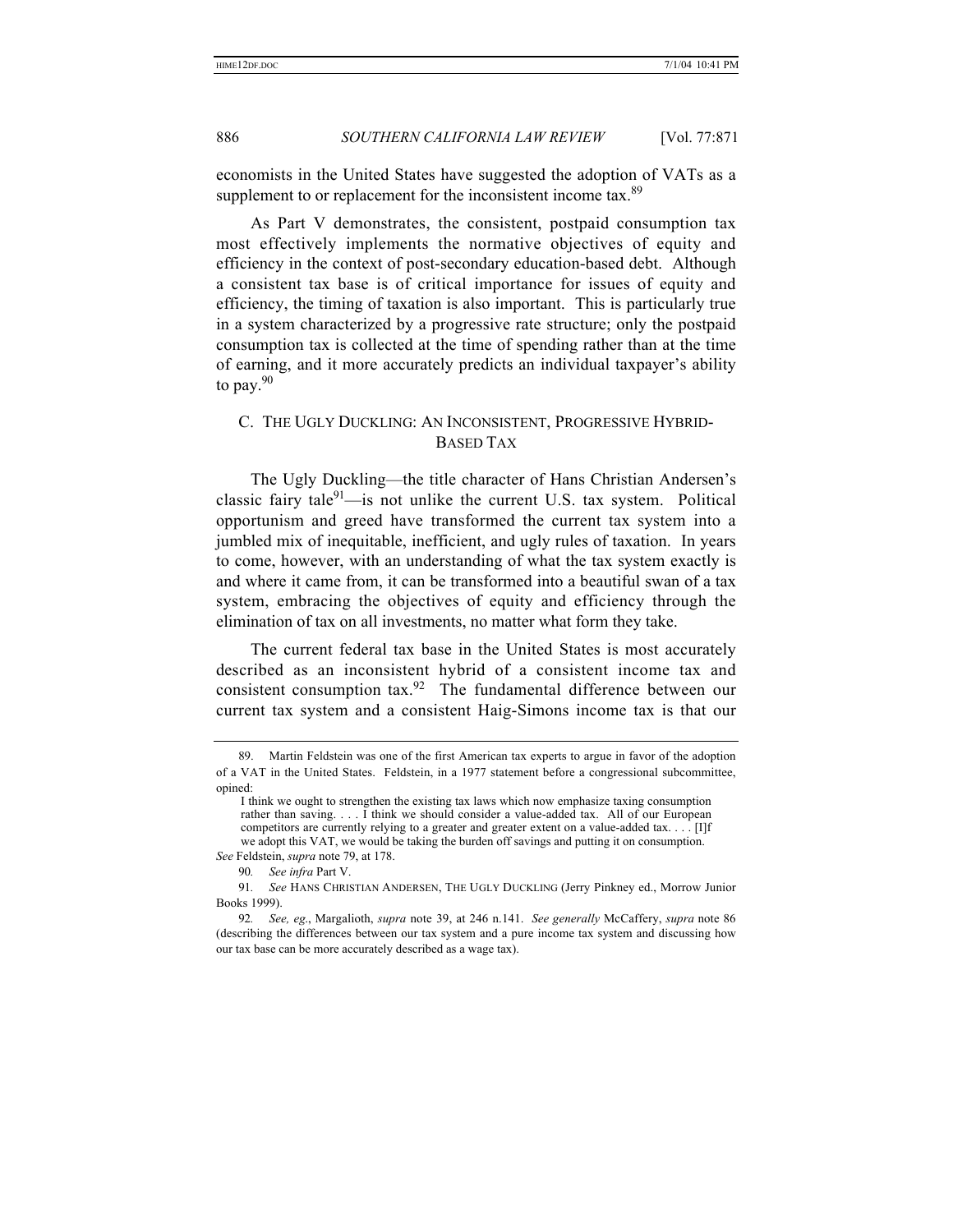income tax system allows for deductions,  $93$  exemptions,  $94$  and credits<sup>95</sup> and employs the realization requirement<sup>96</sup>—all of which have the effect of narrowing the tax base and causing an increase in marginal tax rates.<sup>97</sup> The fundamental difference between our current tax system and the pure consumption tax model is that only some savings vehicles receive favorable tax treatment—not all of them. For example, in the context of post-secondary educational expenses, debt accumulated for education that increases the skills in a taxpayer's current profession is deductible, but debt accumulated to reach the minimal requirements for the taxpayer to begin a new profession is not.<sup>98</sup>

The tax treatment of certain investment and savings vehicles in the United States is similar to the treatment all savings and investments would receive under a consistent, prepaid consumption tax. Among these are family residences,<sup>99</sup> municipal bonds,<sup>100</sup> and IRAs.<sup>101</sup> Other savings vehicles are taxed as income, such as the yield to ordinary savings  $accounts.102$  A third class of savings and investments is given mixed treatment, such as gains realized by virtue of increased value in capital assets $103$  that meet certain other requirements, in which the taxpayer pays tax at a special capital gains rate  $104$  rather than at the normal marginal tax rate.<sup>105</sup> Post-secondary educational expenses, accumulated when the taxpayer is seeking to enter a new profession, are not considered investments and receive no favorable tax treatment.

104*. Id*. § 1(h).

<sup>93</sup>*. See generally* CHIRELSTEIN, *supra* note 10, at 101–208 (describing the various business and personal deductions allowed by the tax code).

<sup>94</sup>*. See id.*

<sup>95</sup>*. See id.* at 193–96.

<sup>96</sup>*. See* Eisner v. Macomber, 252 U.S. 189, 189 (1920).

<sup>97</sup>*. See* SLEMROD & BAKIJA, *supra* note 1, at 36 (reporting that the average tax rate on what is counted as taxable income is 20%, and that with a comprehensive income tax base it would be only 8%).

<sup>98</sup>*. See supra* note 5 and accompanying text.

<sup>99</sup>*.* 26 U.S.C. § 163(a), (h)(2)(d) (2000).

<sup>100</sup>*. Id.* § 103.

<sup>101</sup>*. Id*. § 408(a).

<sup>102</sup>*. Id*. §§ 61, 163(h).

<sup>103</sup>*. Id*. §§ 1221–1224.

<sup>105.</sup> This is true only if the capital gains tax rate is lower than the taxpayer's marginal income tax rate. *See id.* This is the case with most taxpayers who find themselves calculating their capital gains tax liability.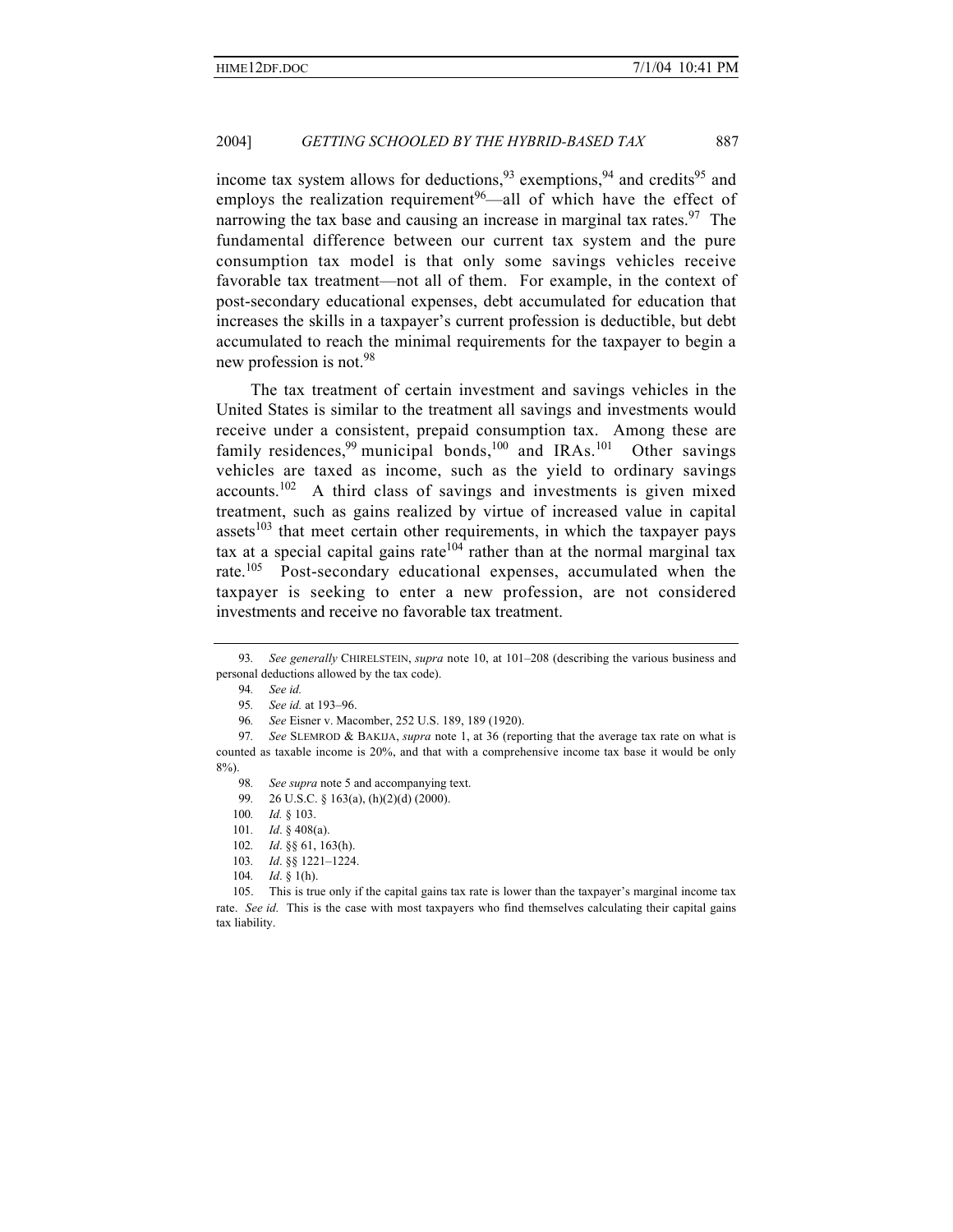It is clear that when the U.S. tax system is described as having a Haig-Simons tax base, that characterization is inaccurate.<sup>106</sup> In fact, when all the deductions, exclusions, exemptions, and credits that are allowed in our system materialize, only about 40% of Haig-Simons income is actually collected by the government.<sup>107</sup> Based on these numbers, our income tax system is actually  $60\%$  consumption tax and only  $40\%$  income tax.<sup>108</sup>

GRAPH 1. Taxable income as a proportion of total personal income, exclusive of untaxed appreciation  $(1995)^{109}$ 



106*. See, e.g.*, Jerome Kurtz, *The Interest Deduction Under Our Hybrid Tax System: Muddling Toward Accommodation*, 50 TAX L. REV. 153, 158–60 (1995); McCaffery, *supra* note 86, at 1149–55.

108. When payroll taxes are included in the calculation, it is clear that our tax base can be most accurately described as a wage tax. A wage tax is a form of prepaid consumption tax, and it is therefore clear that our tax system can generally be thought of as primarily a consumption tax system. The failure of our system to tax debt, however, is the major difference between our system and a consistent consumption tax. *See* MCCAFFERY, *supra* note 2, at 4, 19–20. For a more thorough discussion of the inequities generated by the payroll tax system, see generally Dan Seltzer, Note, *Attacks on a Tax: An Alternative to the Earned Income Tax Credit to Remedy the Unfairness in the Payroll Tax System*, 77 S. CAL. L. REV. 187 (2003).

109*. See* SLEMROD & BAKIJA, *supra* note 1, at 36.

<sup>107</sup>*. See* PASQUARIELLO, *supra* note 43, at 42–43. *Cf.* SLEMROD & BAKIJA, *supra* note 1, at 36 (arguing that 45.5%, rather than 40%, of personal income ends up as taxable income because of the various exclusions, deductions, and exemptions).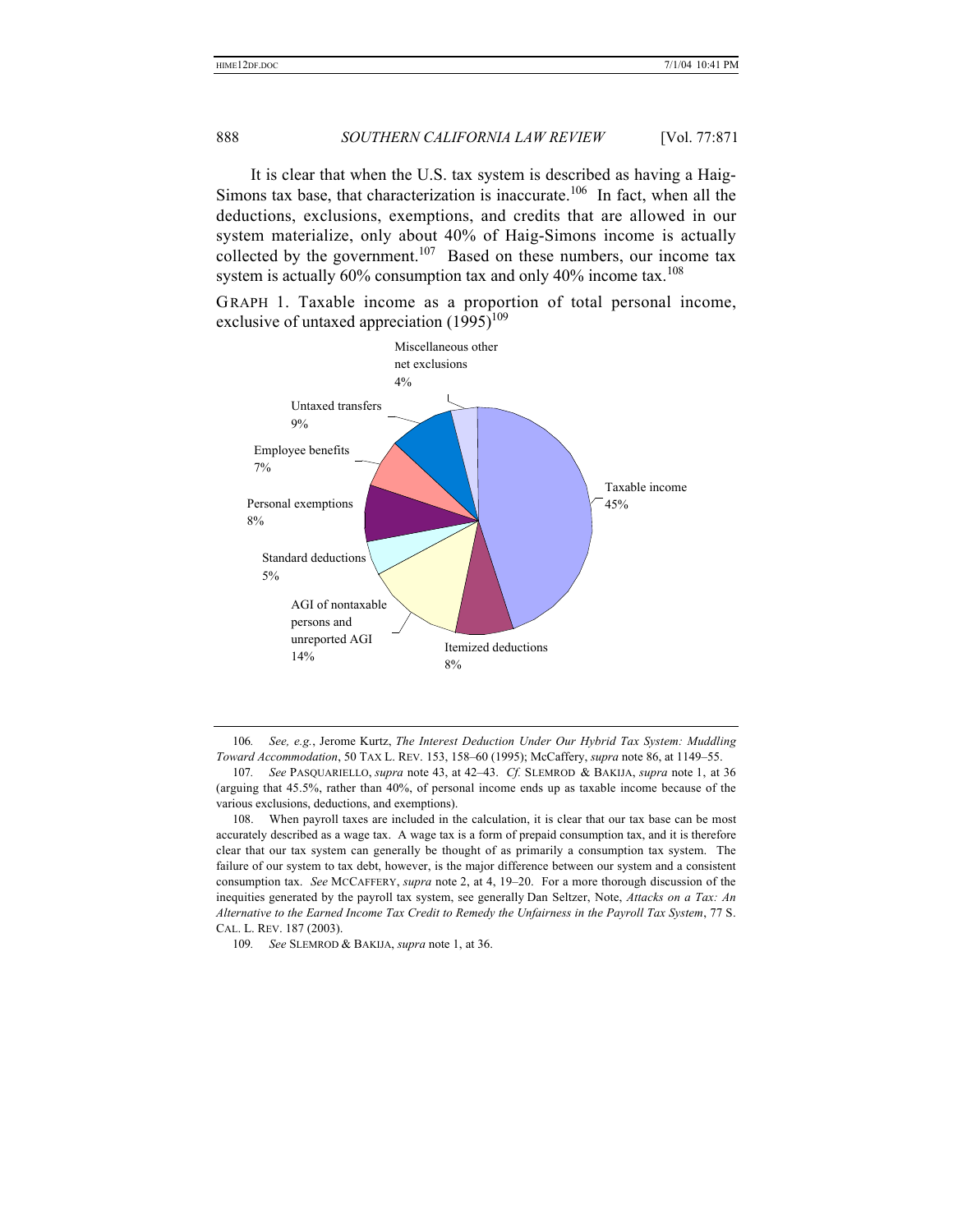D. The Tax Treatment of Debt Under the Three Systems

1. The Treatment of Debt Under a Consistent, Progressive Tax on Income

A Haig-Simons income tax does not present problems of inconsistency in the tax base, but does retain the same timing problems associated with debt that the current U.S. hybrid-based tax has. A consistent income tax would not tax debt when the transaction between debtor and lender first occurs because debt itself does not represent an accretion to wealth.<sup>110</sup> Borrowing results in no net change in the taxpayer's balance sheet because, although the taxpayer receives some cash through borrowing, it incurs an immediately offsetting obligation to repay the debt. Debt, of course, under a pure, consistent Haig-Simons income tax is paid back with after-tax dollars, so a consistent income tax levies a tax on borrowing indirectly when the income is eventually earned to pay off the debt. In the context of debt accumulated by Betty to finance college and dental school, under a consistent Haig-Simons income tax she would not pay tax on the money she borrows at the time it is borrowed, but would be required to repay her loans with after-tax dollars. This timing problem is minimized under a flat tax $111$  or in a situation in which the particular taxpayer is in the same marginal tax bracket at the time of borrowing and the time of repayment;<sup>112</sup> but, as the story of Andy and Betty demonstrates, this is often not the case.

## 2. The Treatment of Debt Under a Consistent, Progressive Tax on Consumption

Under either a prepaid or postpaid consumption tax, borrowing is taxable as negative savings.<sup>113</sup> Any tax system that rewards savings must penalize negative savings or there is an opportunity for tax arbitrage.<sup>114</sup>

<sup>110</sup>*. See* 26 U.S.C. § 61 (2000).

<sup>111.</sup> Discussion of the practical and normative implications of a flat tax is beyond the scope of this Note. For an enlightened and informative discussion of flat taxes from two of its foremost proponents, see generally ROBERT E. HALL & ALVIN RABUSHKA, THE FLAT TAX (1985).

<sup>112</sup>*. See infra* Part IV.

<sup>113.</sup> Jerome Kurtz has argued that

<sup>[</sup>w]hen an investment is deductible, as is the case under a consumption tax, it follows that borrowing related to that asset should be treated as it would be under a consumption tax, that is, the loan proceeds ought to be included as income. Otherwise, a taxpayer would have the option of reducing his tax obligation without changing his economic well-being. All that would need to be done would be to borrow and save the borrowed funds. Including borrowing in the tax base is necessary to arrive at a measure of consumption.

*See* Kurtz, *supra* note 106, at 163–64.

<sup>114</sup>*. See* MCCAFFERY, *supra* note 2 and accompanying text.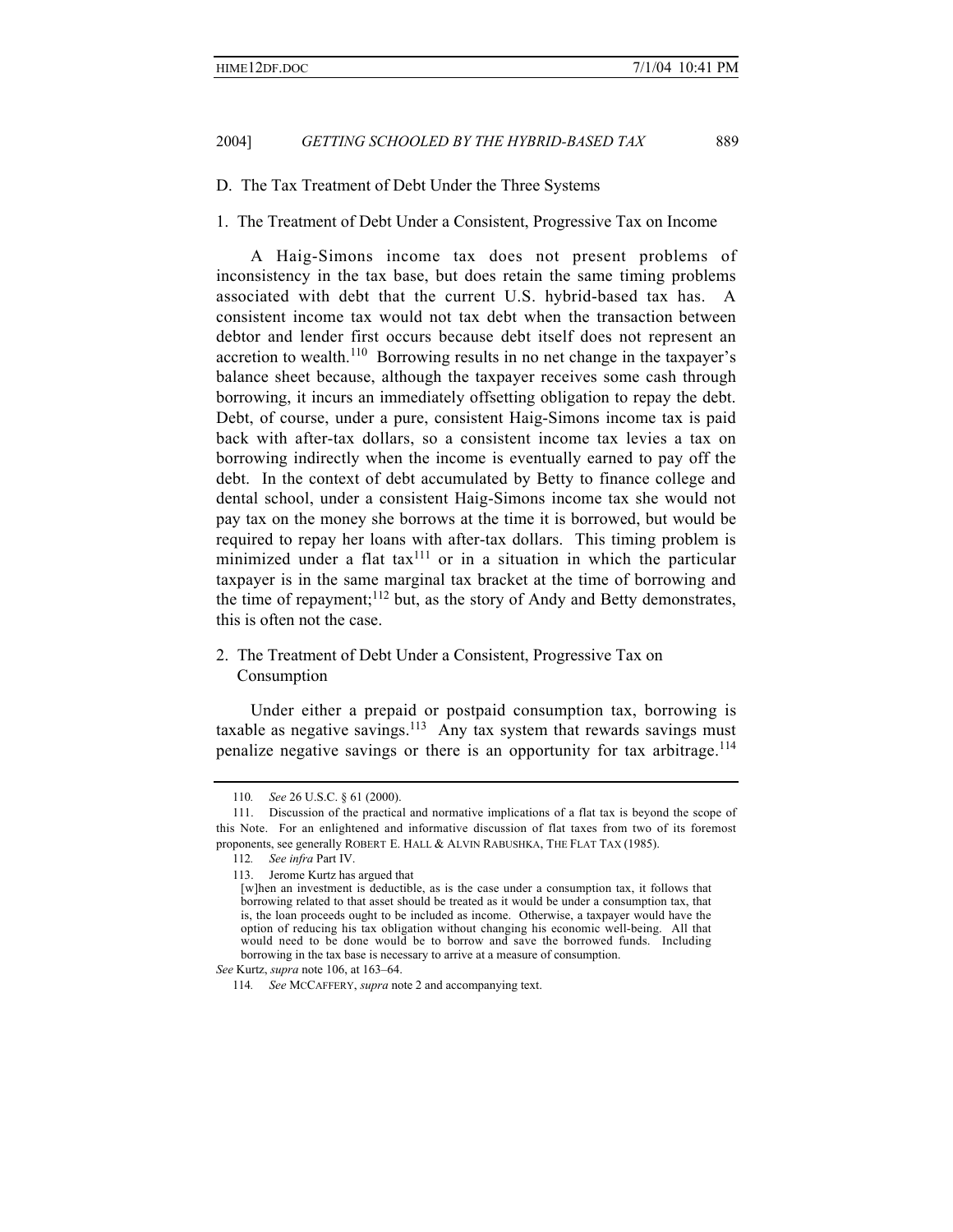Under a consumption-based tax, money used to repay loans is not taxed because loan repayment is not consumption.<sup>115</sup> In the context of debt accumulated to finance post-secondary education, Betty would pay tax on the borrowed funds at the time she incurs the obligation, but would pay no tax on the money she uses to repay the debt during her high earning years after she graduates from dental school.<sup>116</sup>

The base-broadening feature of debt-taxes under a consumption tax base offsets some of the base-narrowing results of tax-free savings.<sup>117</sup> The net change in the tax base that results from this offset and the market effects that may result is a matter primarily of macroeconomics<sup>118</sup> and is beyond the scope of this Note, but there are three reasons to believe it is considerable. First, recent historical trends have consistently indicated low rates of savings and high rates of indebtedness. Therefore, the basenarrowing feature of tax-free savings would not be as substantial as it would be in a society characterized by high rates of savings and low rates of indebtedness.<sup>119</sup> Second, the tax arbitrage available in our current federal hybrid-based tax system through the nontaxation of debt combined with the realization requirement—aside from unfairly benefiting those individuals who hold large quantities of appreciating capital—<sup>120</sup>narrows the tax base in a way that is not possible under a consistent consumption tax that includes borrowing in its base.<sup>121</sup> Finally, debt-financed luxury consumption that results in insolvency escapes immediate taxation under our current income tax system while it would be taxed under a consumption tax system.<sup>122</sup>

## 3. The Treatment of Debt Under an Inconsistent, Progressive Hybrid Based Tax

Just as our tax system generally can be considered to have a hybrid base, so too does our tax system borrow from both the consistent income tax and the consistent consumption tax in its treatment of debt. In general, our tax system treats debt as it would be treated under a consistent income

<sup>115</sup>*. See* Kurtz, *supra* note 106, at 162–63.

<sup>116.</sup> As Part V demonstrates, only a consumption tax solves the timing problem that is the primary basis of the inefficiency and inequity illustrated in the story of Andy and Betty.

<sup>117</sup>*. See* MCCAFFERY, *supra* note 2, at 92.

<sup>118</sup>*. See id.*

<sup>119</sup>*. See* FRANK, *supra* note 3, at 46.

<sup>120</sup>*. See* MCCAFFERY, *supra* note 2 and accompanying text.

<sup>121</sup>*. See id.*

<sup>122</sup>*. See* 26 U.S.C. § 108(b) (2000).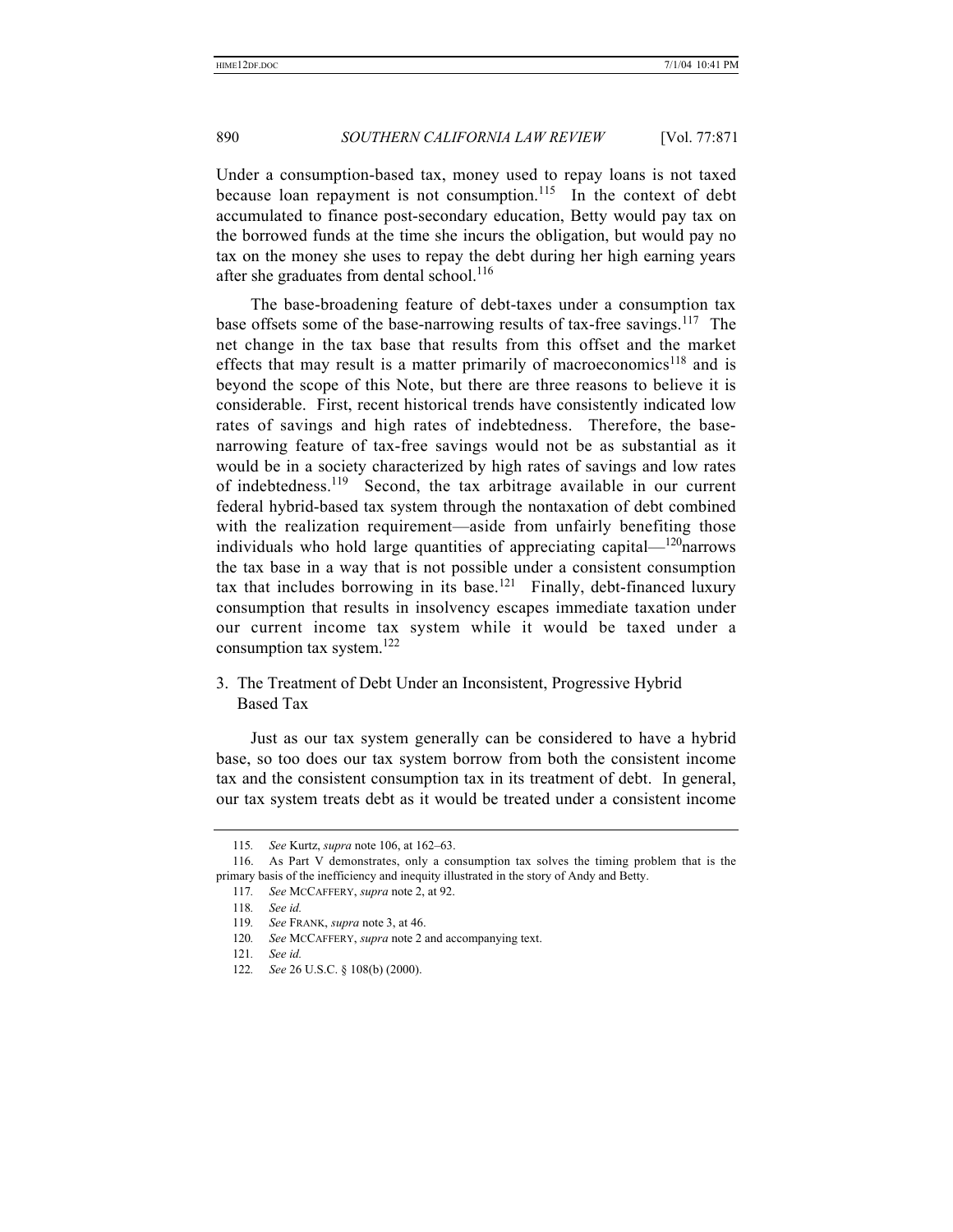$\text{tax}\text{—because there is no accretion to wealth it is not taxable.}^{123}$  Our hybrid-based tax suffers from the same timing problems that exist under the consistent income tax, but is characterized by the additional problem of an inconsistent tax base, which adds complexity and raises marginal tax rates.<sup>124</sup> After-tax dollars used to pay off debt are taxed unless there is a specific applicable deduction. In Betty's case, there is no specific applicable deduction, so she pays tax on the dollars used to pay off her student loan debt. She also pays a higher rate than she is likely to pay under a consistent income tax.<sup>125</sup> This fundamental timing problem that results from the inconsistent hybrid-based tax is the focus of Part IV.

## IV. THE LIFE-CYCLE HYPOTHESIS: WHAT WENT WRONG FOR BETTY UNDER OUR PROGRESSIVE HYBRID-BASED TAX?

Taxes imposed on income create distortions in timing that may result in an inequitable and inefficient distribution of tax burdens. Combining such timing problems with the relatively narrow tax base that has resulted from selective deductions and the realization requirement in the hybridbased tax system has resulted in perverse incentives with regard to the decision to pursue post-secondary education.<sup>126</sup> Financing post-secondary education for most lower- and middle-class students is a major investment that is given no favorable tax treatment whatsoever.<sup>127</sup> This results in behavior that might otherwise be beneficial to society being inequitably punished and inefficiently discouraged. As the story of Andy and Betty demonstrates, the choice by potential students to make the investment in post-secondary education may do more harm than good in terms of the long-term financial freedom and consumption power of the student

<sup>123</sup>*. See id*. § 61.

<sup>124</sup>*. See supra* Part III.A, C.

<sup>125</sup>*. See supra* Part III.A.

<sup>126</sup>*. See infra* Part IV.B.

<sup>127.</sup> Of course, as discussed previously, 26 U.S.C. § 162 and its subsequent interpretive case law make clear that educational expenses incurred to improve job skills are deductible. *See* Argrett, *supra* note 5, at 630. It is only educational expenses incurred to prepare students to acquire the skills for a new profession that receive no tax benefit under section 1.162-5 of the U.S. Treasury Regulations. *See id.* at 631–32, 635. Additionally, selective credits and deductions for post-secondary educational expenses, such as the Hope Tax Credit, Lifetime Learning Tax Credit, and Higher Education Tuition and Fees Deduction, do not benefit typical students such as Betty. For a description of these credits and deductions, see DEP'T OF THE TREASURY, I.R.S., PUB. NO. 970, TAX BENEFITS FOR EDUCATION, *available at* http://www.irs.gov/pub/irs-pdf/p970.pdf (last visited Apr. 13, 2004). Given Betty's peaked lifetime earning profile, she loses any benefit from these deductions and credits because she has no positive income during the years in which she is financing her education. *See infra* Graphs 3 and 4 and accompanying text.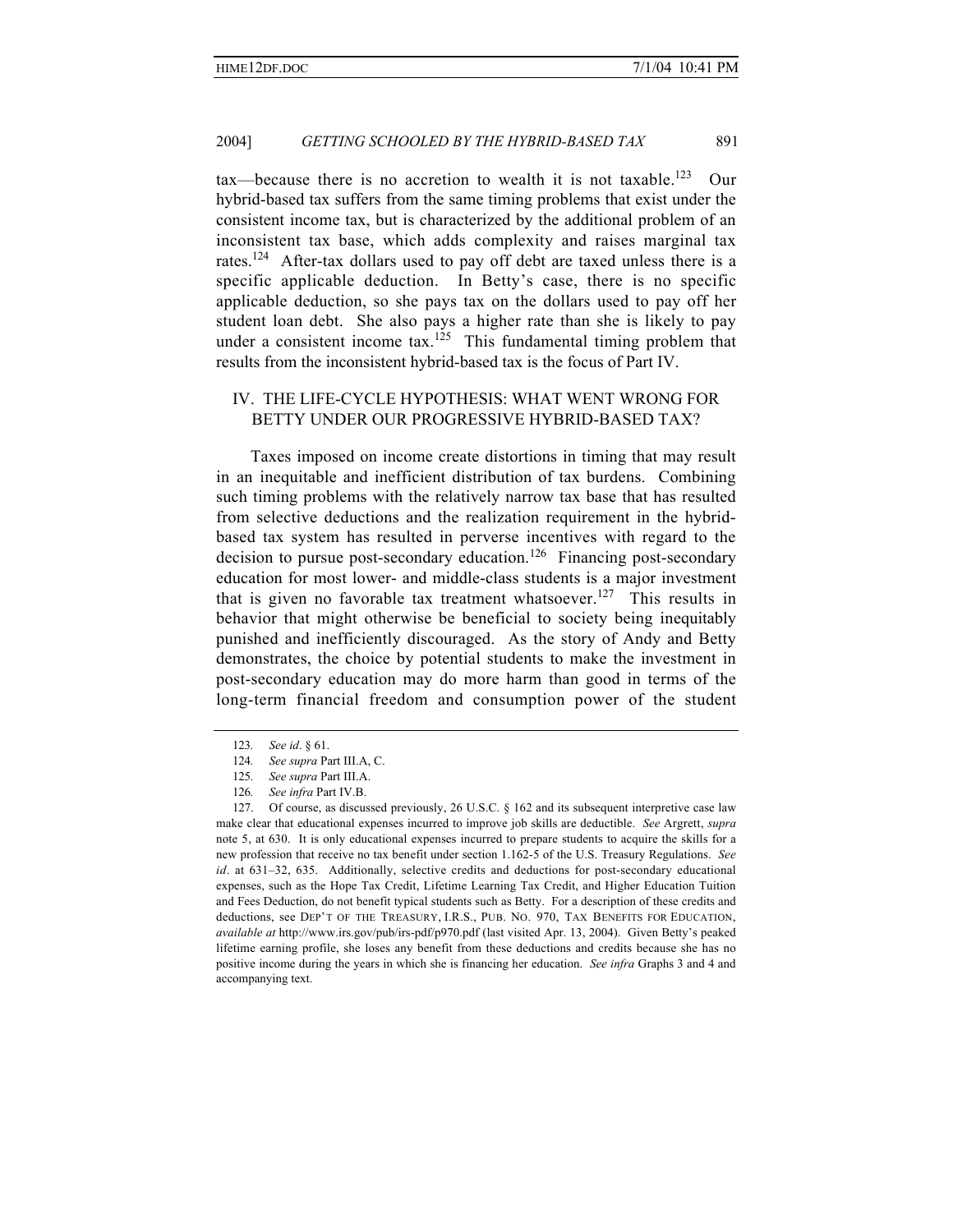taxpayer. Disincentivizing the pursuit of post-secondary education may be detrimental to the long-term economic health of our country.

The life-cycle hypothesis of savings and consumption behavior, first introduced by Milton Friedman,<sup>128</sup> presents a model demonstrating the importance of timing issues in taxation. This model predicts that consumption patterns over a lifetime are more static than earning patterns.<sup>129</sup> Generally, the earlier and later years in a given taxpayer's life are years in which consumption is greater than income, whereas the middle years of a taxpayer's life are years in which income exceeds consumption.<sup>130</sup>

129. Slemrod and Bakija claim that

<sup>128</sup>*. See* Joseph Bankman & Barbara H. Fried, *Winners and Losers in the Shift to a Consumption Tax*, 86 GEO. L.J. 539, 547 (1998).

for most people there is a natural life-cycle pattern of earning and saving. In the early years of working life, family expenses are pressing and income fairly low, so savings are minimal or even negative, as families borrow to finance consumption. In the later working years, incomes have grown to the point where many families begin to save for their retirement and higher education for their children. In retirement, the pattern reverses again, as people live off their accumulated savings.

SLEMROD & BAKIJA, *supra* note 1, at 172.

<sup>130</sup>*. Id.*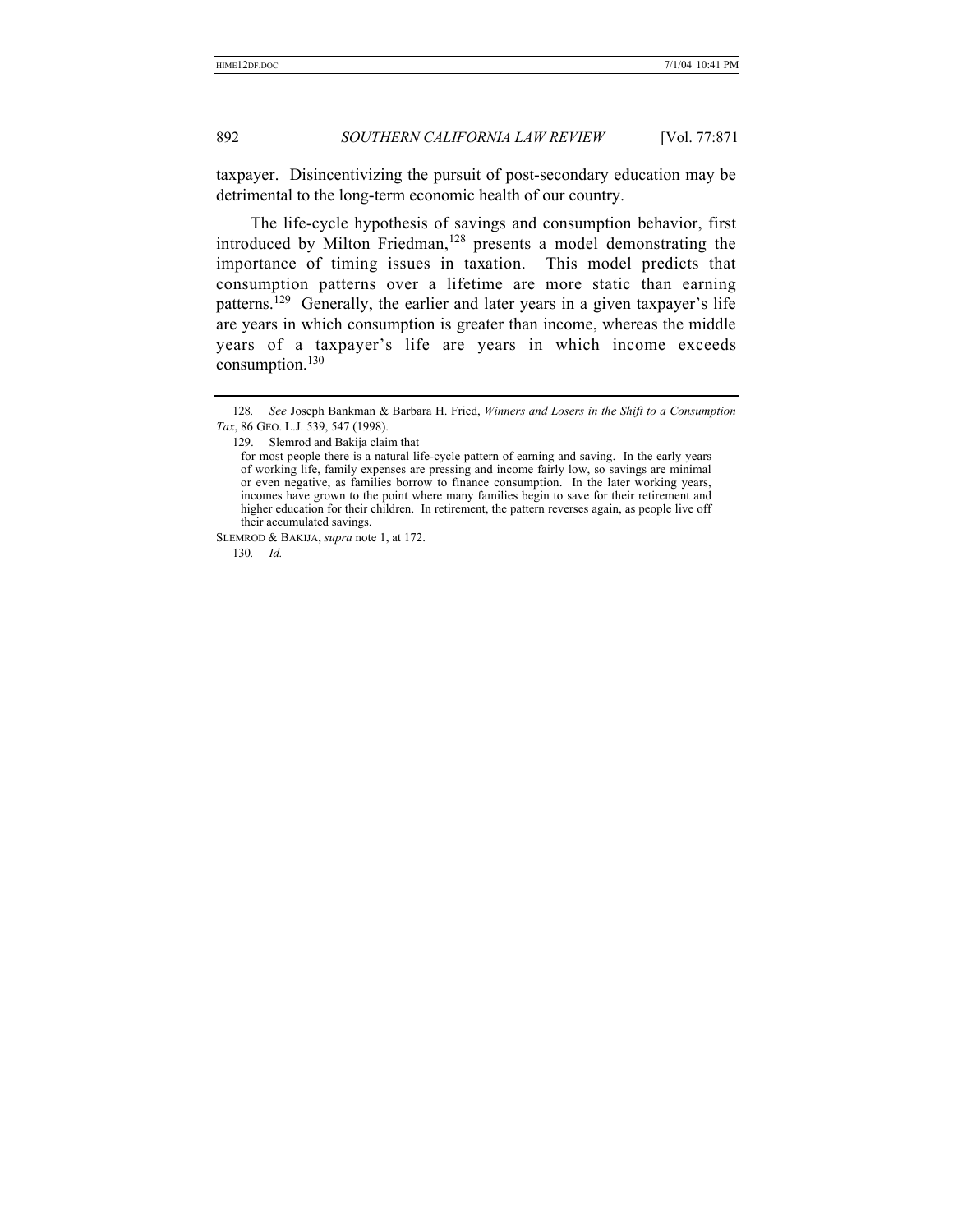

## GRAPH 2. Lifetime income and tax profile for Andy

GRAPH 3. Lifetime income and tax profile for Betty



GRAPH 4. Lifetime net after-tax dollar comparison for Andy and Betty



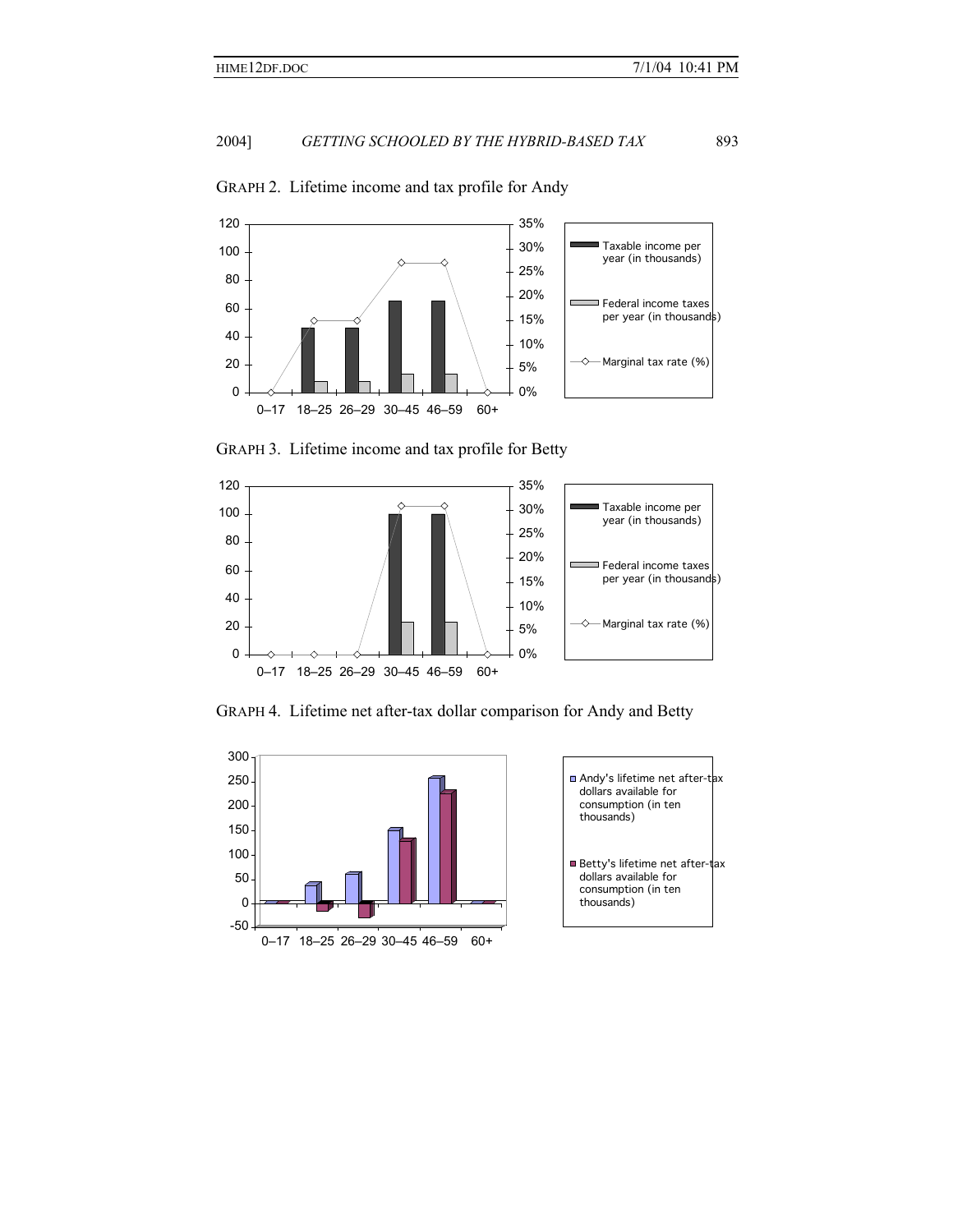One substantial difference between a tax that includes savings in its base and one that excludes savings from its base is when the taxes are paid. The life-cycle model predicts that any tax that includes savings in its base will fall on individuals in their high-earning years<sup>131</sup> and will disproportionately punish those individuals with more peaked earning profiles,  $132$  like Betty. This effect will be substantial, especially if the tax system is characterized by a progressive rate structure.<sup>133</sup> As an analysis of the lives of Andy and Betty as taxpayers illustrates, this tax treatment fails on both equity and efficiency grounds.

## A. INEQUITY

One generally accepted formulation used to determine the appropriate distribution of tax burdens is the "ability to pay" principle.<sup>134</sup> This principle, which measures annual income alone—that is, without consideration of net wealth or debt—leaves much to be desired in terms of its core goal: equity. Under our current hybrid-based tax system, there is no consideration of the fact that those with debt accumulated during previous years may not have consumption power that is equivalent to their income. This situation, faced by young would-be dentists, like Betty, is also faced by young would-be doctors, lawyers, nurses, teachers, professors—anyone whose profession requires him to pursue any form of post-secondary education. The bottom line of the story remains the same. Andy ended up with more after-tax dollars to spend over the course of his lifetime,  $^{135}$  and Betty paid 40% more in federal income taxes.  $^{136}$ 

<sup>131.</sup> Bankman & Fried, *supra* note 128, at 548.

<sup>132</sup>*. See* MCCAFFERY, *supra* note 2, at 17; SLEMROD & BAKIJA, *supra* note 1, at 172.

<sup>133.</sup> SLEMROD & BAKIJA, *supra* note 1, at 172.

<sup>134.</sup> "According to the ability-to-pay principle, tax burdens should be related . . . to [a family's] ability to bear the tax burden or, in other words, to tolerate a sacrifice." *Id*. at 54. Some scholars argue, however, that the federal income tax law actually favors investments in human capital, such as postsecondary education costs, because one major cost of post-secondary education is the opportunity cost associated with forgoing career opportunities during the period of years in which the education is received. According to this argument, because the value of those forgone opportunities is not taxed, it is a major tax benefit to those who invest time and money into post-secondary education. For a general description and economic analysis of this argument, see generally L.G. Sgontz, *Does the Income Tax Favor Human Capital?*, 35 NAT'L TAX J. 99 (1982). In the context of this Note, the earning years between the ages of eighteen and thirty—when Andy earned \$500,000 while Betty went to school—represent years in which, under the above referenced argument, Betty benefits from her lack of federal tax obligations. *See supra* Part II. As the story demonstrates, however, even this apparent benefit to Betty, given the progressive rate structure, is not enough to compensate her over a lifetime of earning and consumption when compared to Andy. *See id.*

<sup>135</sup>*. See supra* Part II.

<sup>136</sup>*. See supra* Part II.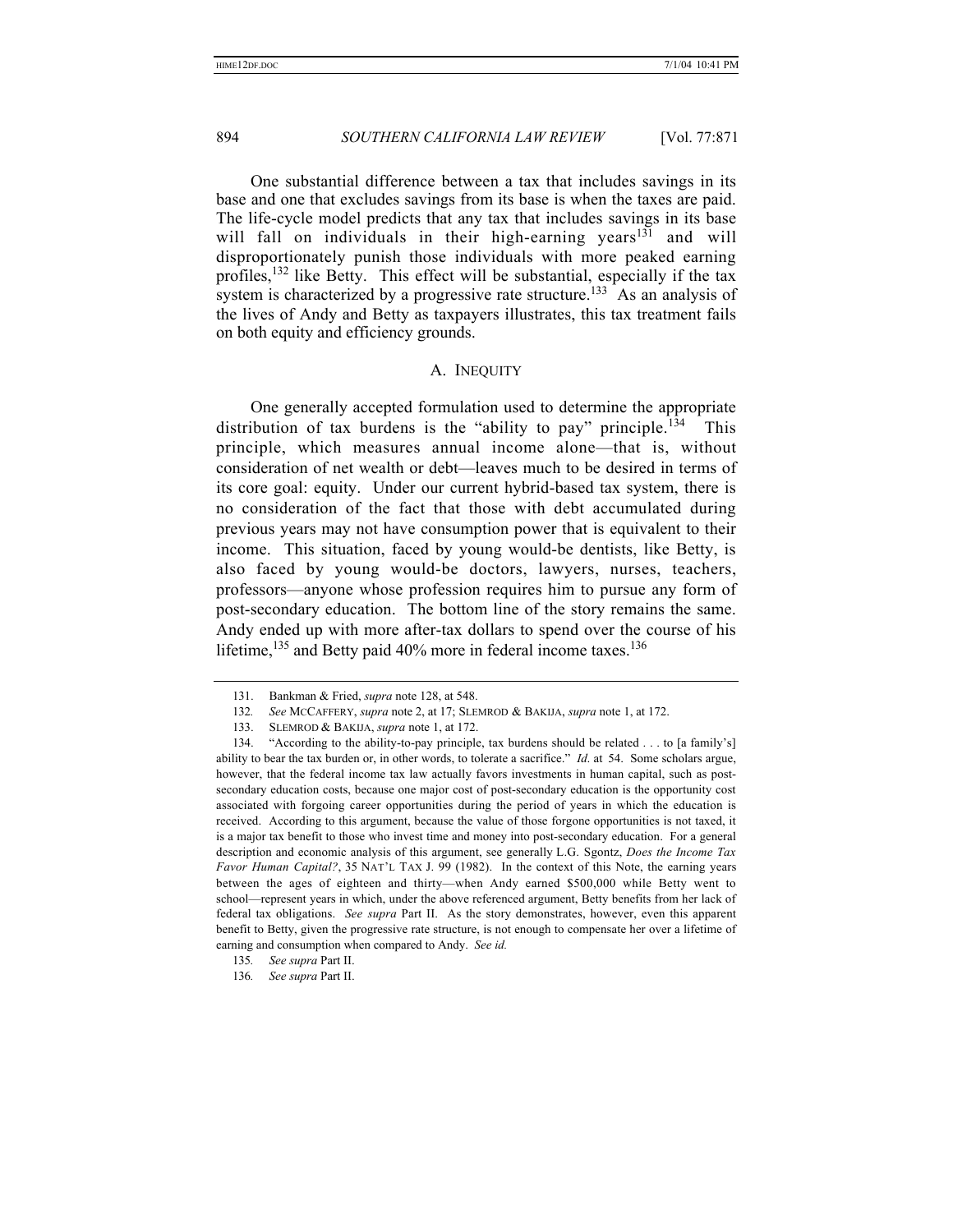Horizontal equity can be seen as measured in either annual or lifetime terms. Our system chooses to measure ability to pay annually. This punishes those earners, like Betty, who have more peaked earning profiles over the course of their lives and gives a windfall to those earners who, like Andy, have a steady flow of income over a longer period in their life.

### B. INEFFICIENCY

In order to maximize economic efficiency and overall social welfare, the free market should determine how many people are needed in each occupation and how the wealth of society should be distributed among members of each occupational subgroup.<sup>137</sup> Whether Andy's job or Betty's job is more important and should be more highly compensated should be determined by the free market. Any law that distorts individual wealthmaximizing choices of whether to engage in some activity is inefficient.<sup>138</sup> If people make choices in life that they otherwise would not make because of the tax system, it is considered inefficient.<sup>139</sup> If education is discouraged and punished by our tax system, the results are potentially devastating.

Law school studies indicate that the cost of post-secondary education has a profound effect on job choices among students.<sup>140</sup> Students who

<sup>137.</sup> "[Economists] believe that firms and individuals . . . are generally the best judges of what goods . . . should be produced, and how resources should be allocated. . . . [A]n unfettered free-market economy . . . tends to organize itself . . . so as to make efficient use of the country's physical and human resources." SLEMROD & BAKIJA, *supra* note 1, at 103.

<sup>138</sup>*. See id.*

<sup>139.</sup> "Taxes interfere with . . . natural efficiency, causing economic choices to be distorted away from taxed activities to relatively untaxed ones, keeping us from making the best use of our resources." *Id*. *But see* Argrett, *supra* note 5, at 628–29 (describing several tax laws that have been enacted specifically to provide incentives for post-secondary education, including the exclusion from income of certain scholarships under 26 U.S.C. § 117).

<sup>140.</sup> A 1991 study indicated that law students with little or no debt were much more likely to accept lower paying jobs than those with high debt. About 39% of students with relatively low debt (\$1000 to \$14,900 in 1991 dollars) took jobs in lower paying settings, such as government, public defenders offices, and public interest and small law firms, as opposed to only 17% of those with high debt (\$50,000 or more in 1991 dollars). Alternatively, those with high debt were almost twice as likely to take jobs in firms of twenty or more lawyers (69%) than those with relatively little debt (37%). *See* DAVID L. CHAMBERS, JOINT AALS-BBA-LSAC TASK FORCE ON STUDENT FIN. AID, DEBTS, JOB CHOICES, AND FINANCIAL BURDEN: EDUCATIONAL DEBTS AT NINE AMERICAN LAW SCHOOLS 21 (1991). *See also* Garance Franke-Ruta, *The Indentured Generation: How Debt Stunts Young People's Dreams*, AM. PROSPECT, Apr. 16, 2003, *available at* http://www.prospect.org/print/V14/5/franke-ruatg-sr.html (describing the impact of the "staggering run-up in law school tuition costs" on decisions by recent graduates with regard to employment). Considerations of debt also impact the career decisions of those completing their undergraduate education. According to a study by Collegiate Funding Services in 2003, 30% of college graduates took higher paying jobs over ones they would have preferred in order to make more money. *See With College Loan Bills Coming Due, Not All Graduates*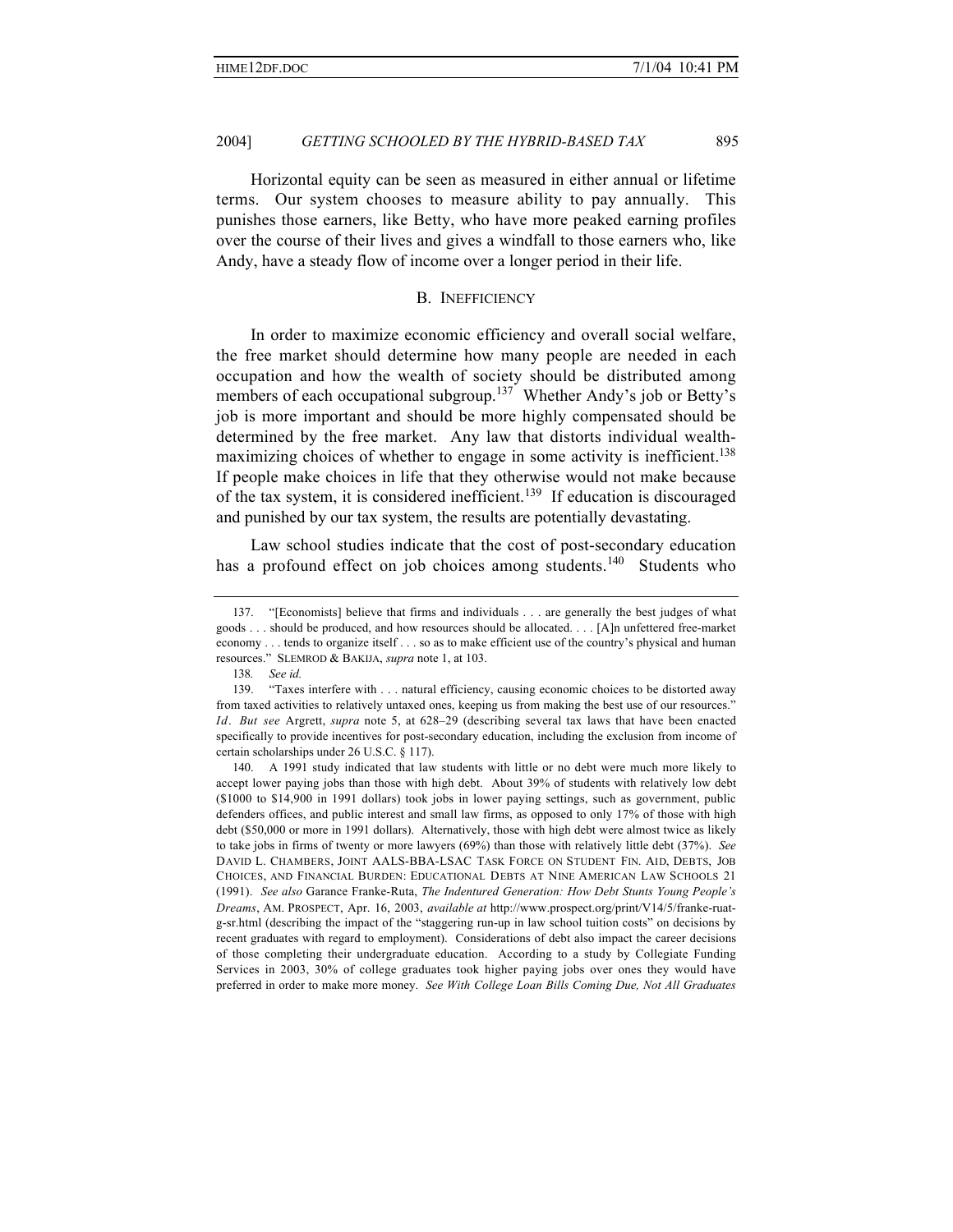graduate with large amounts of debt are more likely to choose jobs in larger law firms than those who graduate with little or no debt and who are free to work in public interest or government jobs. $^{141}$  To the extent that the tax system forces students to choose a course of action that they otherwise would not, it is inefficient. Combining the adverse tax consequences of debt-financed educational expenses and life-cycle predictions about consumption and earnings, it may not be advantageous for young adults contemplating a college or graduate school education to pursue one.

### C. POTENTIAL SOLUTIONS WITHIN THE CONTEXT OF THE HYBRID BASE

One way to solve the horizontal equity and economic inefficiency problems within the confines of the hybrid-tax base would be to permit taxpayers to offset the costs of post-secondary education against their earnings after graduation, just as investors in nonhuman capital are permitted to subtract basis from the fair market value of an asset on sale or other realization event.<sup>142</sup> Under normal circumstances, expenditures on intangible assets can be amortized over the useful life of the asset if it has a reasonably determinable life.<sup>143</sup>

Under our current tax system, investment in an asset with after-tax dollars gives the investor basis in the fair market value of the amount paid for the asset.<sup>144</sup> This is true even if the purchase of the asset is financed through debt.<sup>145</sup> Debt is paid back with after-tax dollars, so the tax treatment of investments is theoretically and practically the same, whether it is financed through debt or through positive wealth.

*Are Prepared to Pay According to a Survey Released Today by Collegiate Funding Services*, COLLEGIATE PRESSWIRE, Aug. 27, 2003, *available at* http://www.cpwire.com/archive/2003/8/

<sup>27/1364.</sup>asp. According to the CEO of the organization that authored the study, "These young people are increasingly entering the job market heavily encumbered with student loan and credit card debt . . . . [M]any feel they have no choice but to take a better paying job just to meet basic expenses." *See id.*

<sup>141</sup>*. See* CHAMBERS, *supra* note 140, at 21*.*

<sup>142</sup>*. See* Eisner v. Macomber, 252 U.S. 189, 209–14 (1920). Current tax law distinguishes between educational expenditures incurred prior to entering a trade or business, for which no deduction is allowed, and those incurred to maintain or improve skills related to the individual's current occupation. *See* 26 U.S.C. § 162 (2000); C.F.R. § 1.162-5(b) (amended 1967). "[T]here is no authority for amortization of these expenditures under section 167 . . . once the taxpayer begins a new trade or business." Argrett, *supra* note 5, at 622.

<sup>143</sup>*. See* 26 U.S.C. § 167. Loretta Argrett has argued that the recovery period should begin when the taxpayer starts earning income at an occupation related to the degree the taxpayer receives and would end at a normal retirement age or on the taxpayer's death. *See* Argrett, *supra* note 5, at 623.

<sup>144</sup>*. See* 26 U.S.C. § 1012.

<sup>145</sup>*. See id.*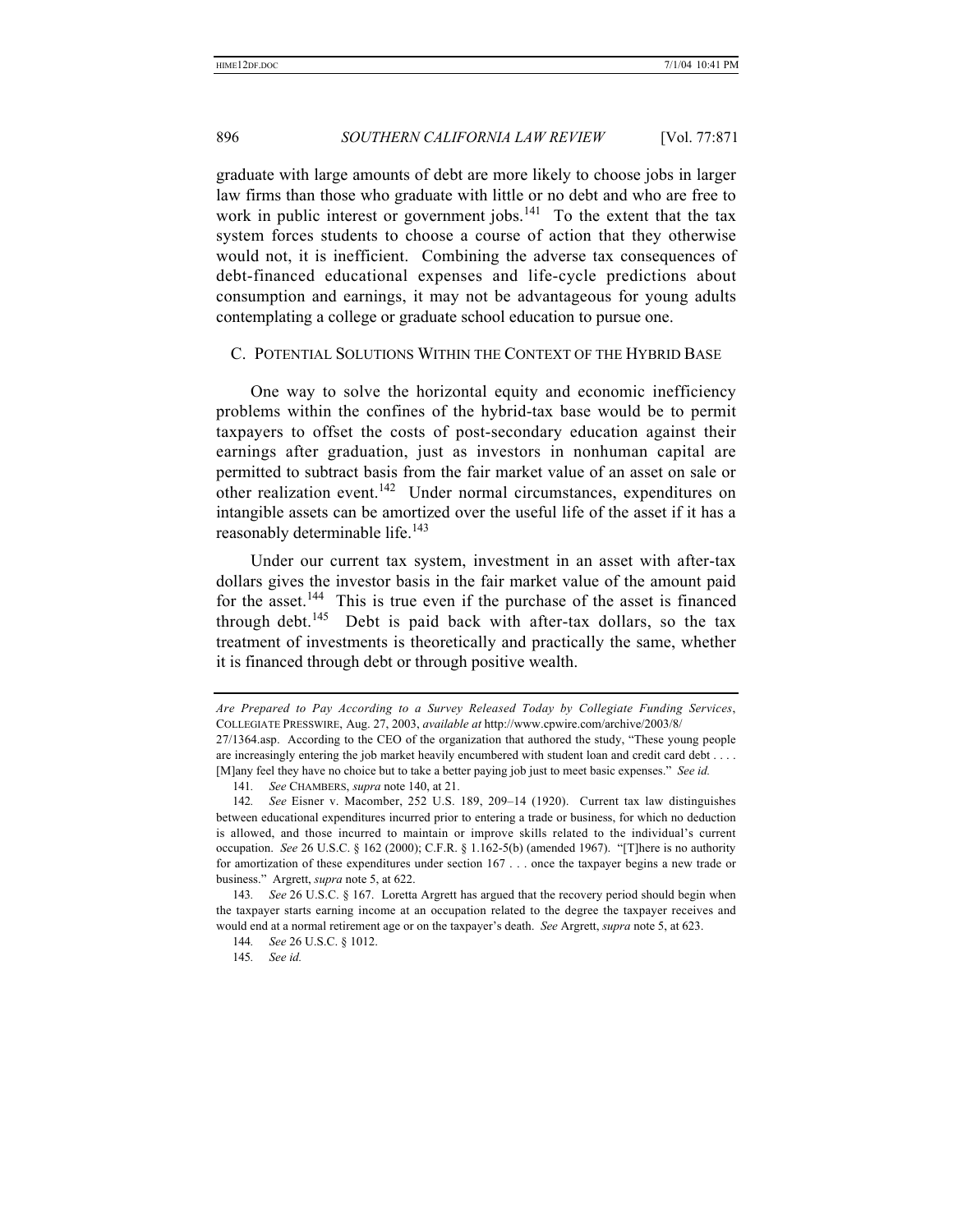If educational expenses were considered an investment in human capital for tax purposes, $146$  then students would have basis in the amount spent for the education.<sup>147</sup> As these students entered the workforce after completing their post-secondary schooling, they would be permitted to amortize the amount of their educational expenses before determining their taxable income—just as those who invest in capital assets are permitted to depreciate or amortize the expense over the useful life of the assets. In short, investment in human capital should be treated as just that—an investment.<sup>148</sup>

There are two major disadvantages to this approach in comparison to the postpaid consumption tax treatment that is discussed in Part V. First, the recategorization of educational expenses and subsequent deductibility of such expenses has the effect of narrowing the tax base.<sup>149</sup> Assuming revenue neutrality, narrowing the tax base in one particular area requires either an expansion of the tax base in some other area to offset it or an increase in one or more of the marginal tax rates.<sup>150</sup> The second problem is that allowing taxpayers to offset an investment in human capital against wages, absent substantial reform of the tax base, attacks the foundation of our current system—the consistent taxation of wages.<sup>151</sup>

<sup>146.</sup> Nobel Prize-winning economist Theodore Schultz demonstrated the economic benefits of treating educational expenditures as investments in human capital. *See generally* Theodore W. Schultz, *Capital Formation by Education*, 68 J. POL. ECON. 571 (1960) (describing how education should be defined as an investment in human capital because it provides tangible value to the economy). "[S]tudents incur expenditures of higher education principally to enhance their ability to increase earning power. Also, many people believe that increased investment in education is crucial to the economic future of our country." Argrett, *supra* note 5, at 623–24 (internal citations omitted). In 1986, the median annual income of year-round full-time female workers twenty-five years old or older with five years or more of higher education was \$27,279 as compared to \$15,947 for female workers with four years of high school. The comparable figures for male workers were \$39,592 and \$24,701, respectively. *See id.* at 636.

<sup>147.</sup> Although the 1986 Act made interest on student loan debt nondeductible, section 202 of the Taxpayer Relief Act of 1997 restored the deductibility of interest on student loan debt under most circumstances. *See* Taxpayer Relief Act of 1997, Pub. L. No. 105-34, 111 Stat. 788 (1997).

<sup>148.</sup> The seminal article supporting this position advocates a legislative rather than a judicial solution. *See* Argrett, *supra* note 5, at 651–59.

Capital cost recovery of Expenditures for Certain Post-secondary Education is appropriate because these expenditures are an investment in human capital and are a significant factor in the production of income over a determinable period. Although it is possible that a court might . . . allow amortization under section 167 of all or a portion of these expenditures, this problem should be resolved legislatively for public policy and fiscal reasons.

*Id.* at 659. *See also* Hume, *supra* note 5 (advocating the deductibility of post-secondary education expenses).

<sup>149</sup>*. See supra* Part III.A, C.

<sup>150</sup>*. See* SLEMROD & BAKIJA, *supra* note 1, at 35–36.

<sup>151</sup>*. See* MCCAFFERY, *supra* note 2, at 4–5.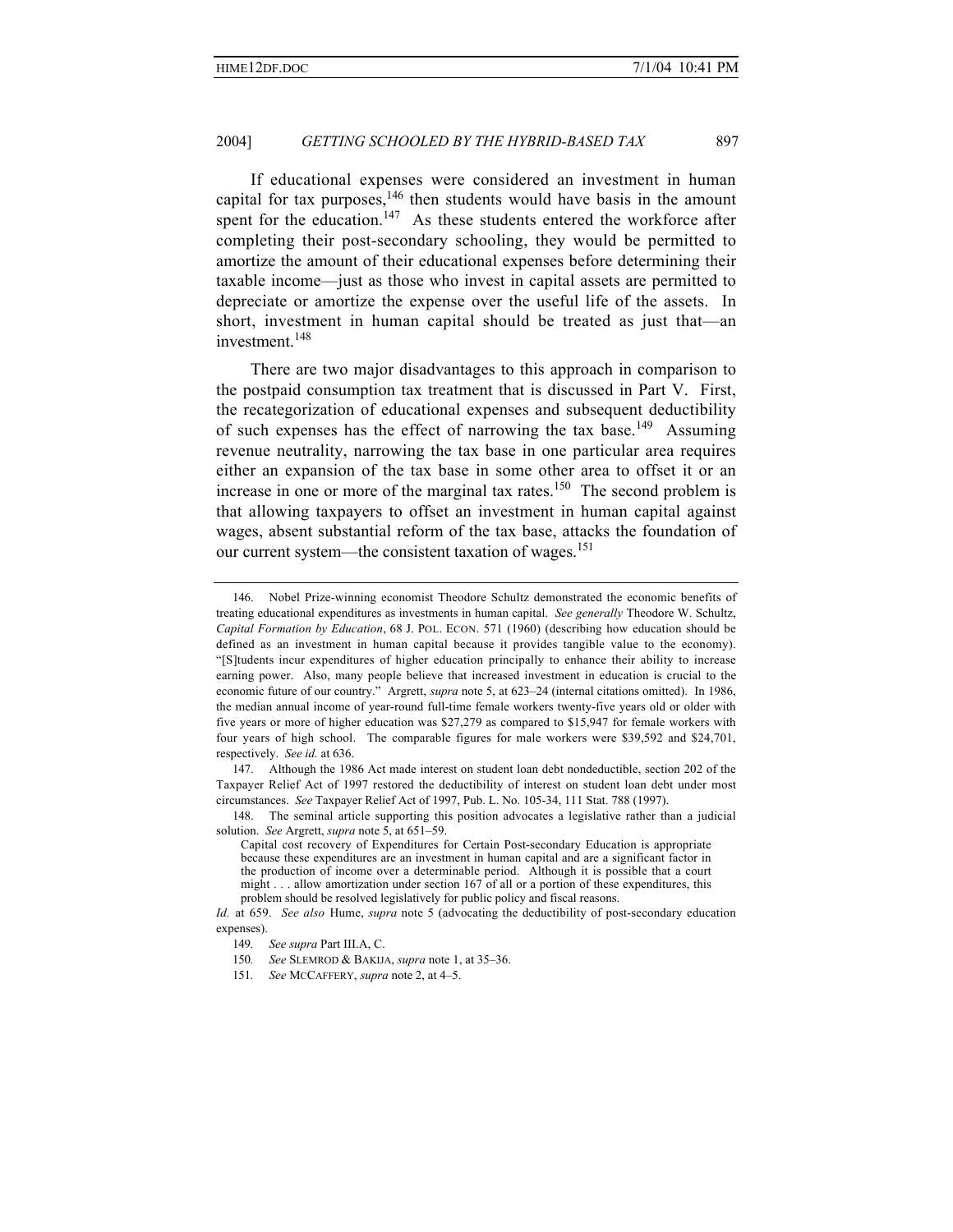## V. SAVING FACE WITH A CONSISTENT BASE: HOW THE CONSISTENT CONSUMPTION TAX OR CONSISTENT INCOME TAX WOULD SUCCEED WHERE THE HYBRID BASE HAS FAILED

The preceding discussion should make the following point clear: The failure of politicians and tax experts to agree on whether the tax base should include savings has resulted in an inefficient and inequitable hybridbased Ugly Duckling tax system. The Tax Reform Act of 1986 seemed to be characterized by a move toward a more consistent tax on income.<sup>152</sup> Since 1986, however, our tax system has crept slowly but consistently toward a prepaid consumption tax base.<sup>153</sup> Clearly, the fact that this progression toward consumption tax treatment was inconsistent and incremental rather than consistent and fundamental has benefited certain classes of savers more than others.<sup>154</sup> Whether a consistent tax on income or a consistent tax on consumption would reduce or eliminate the inequities and inefficiencies caused by the timing problems that characterize debt treatment under an inconsistent hybrid-based tax system is the subject of Part V.

### A. THE CONSISTENT, PROGRESSIVE TAX ON INCOME

The taxation of post-secondary education, as illustrated through the analysis of the taxpaying lives of Andy and Betty, is primarily a problem caused by the timing of any income tax and the relatively high marginal rates necessary to support an inconsistent tax base. With regard to the problem of timing, any income tax base would impose a tax on Betty when she earns her money, not when she spends it, and would therefore evaluate her ability to pay based on her income in any given year, regardless of what proportion of that income is tied up in debt repayment, and thus unavailable for consumption.<sup>155</sup>

A consistent tax on income, however, would be characterized by a broader base and is likely to bring down Betty's marginal tax rate during

<sup>152</sup>*. See id.* at 46–47.

<sup>153</sup>*. See id.* at 48–51.

<sup>154</sup>*. See supra* Part III.C.

<sup>155.</sup> This argument assumes that under a consistent tax on income, post-secondary education expenses are not considered profit-motivated transactions. This assumption is not without controversy. *See supra* Part IV.C. Of course, the distinction made in the tax code—discussed above in the context of the inconsistent hybrid-based tax—between the deductibility of different types of post-secondary education as business expenses would no doubt be equally important under a pure income tax, given the deductibility of profit-motivated transactions under the Haig-Simons model. *See supra* Parts III.B, IV.C.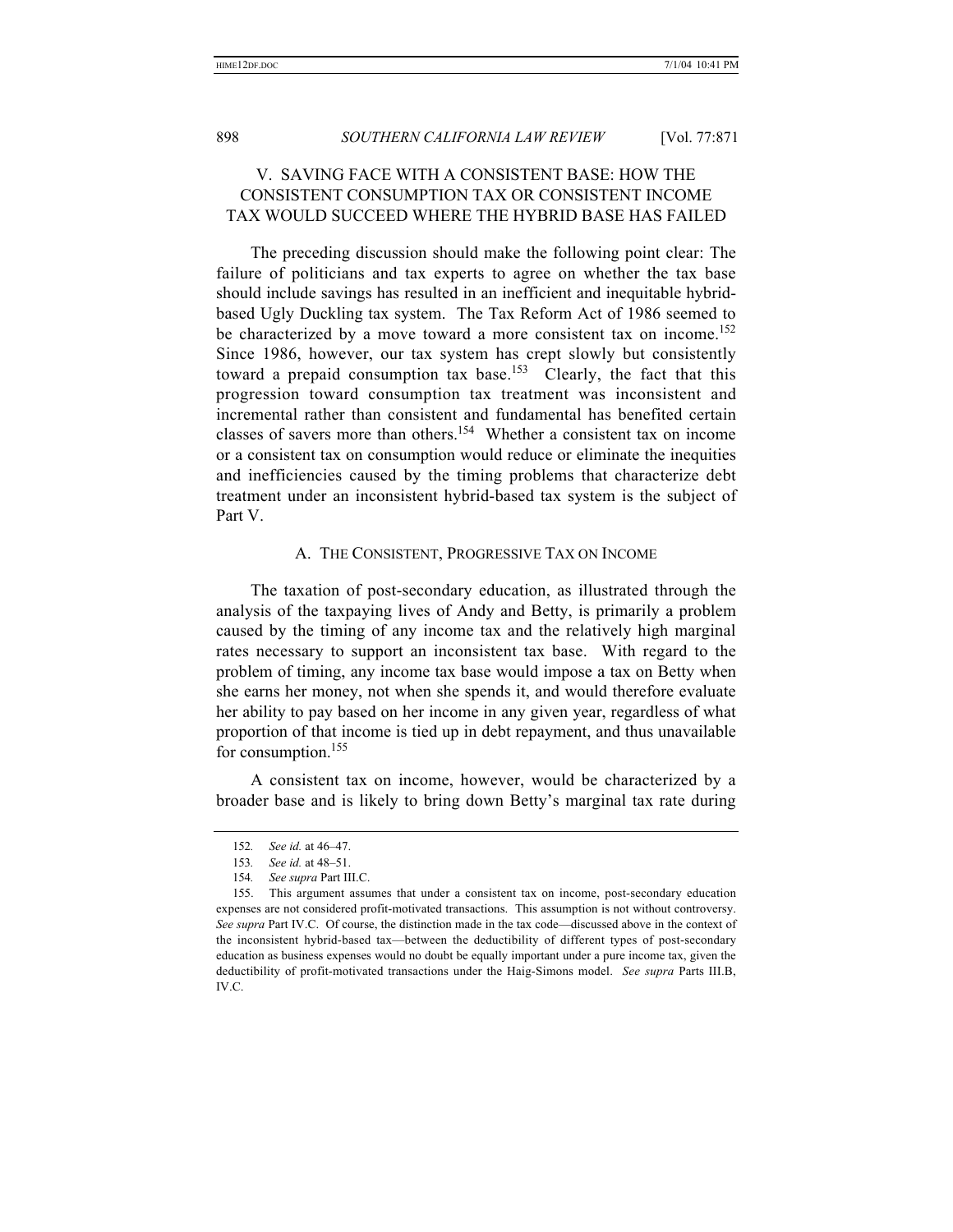her peak earning years. The result of a broader tax base, assuming revenue neutrality, would be a reduction in marginal tax rates.<sup>156</sup> Although progressivity in the rate structure, as described earlier, can be determined independently of the tax base, it is likely that Betty's income would be taxed at a lower marginal rate under a consistent income base than under an inconsistent hybrid base.

## B. THE CONSISTENT, PROGRESSIVE, PREPAID CONSUMPTION TAX

A wage tax, absent a fundamental redefinition of post-secondary education as an investment, would suffer from the same timing problems that plague both our current hybrid-based tax and the consistent Haig-Simons income tax. A wage tax would not tax Betty on the initial acquisition of the loan proceeds because that acquisition would not represent wages. Under a wage tax, Betty would have to pay back the debt with after-tax dollars that would otherwise be available for consumption. Although the base is the same under a consistent, prepaid consumption tax and a consistent, postpaid consumption  $\text{tax},^{157}$  the timing issues associated with the repayment of debt under a tax system with a progressive rate structure create substantial differences for an individual, like Betty, with a peaked lifetime earning profile.<sup>158</sup>

There is reason to believe that this timing problem would cause an even greater distortion under a consistent wage tax than under the current system or a system characterized by a pure Haig-Simons income tax base. A consistent wage tax, assuming revenue neutrality, would have an even narrower base than our current hybrid system and a substantially narrower base than the pure Haig-Simons income tax.<sup>159</sup> This narrower base would require higher tax rates and, therefore, would increase the distorting effects that contributed significantly to the inequity and inefficiency illustrated in the tax-paying lives of Andy and Betty.

## C. THE CONSISTENT, PROGRESSIVE, POSTPAID CONSUMPTION TAX

A consistent, progressive, postpaid consumption tax would not fail Betty in terms of horizontal equity as do the pure income tax and the inconsistent hybrid-based tax. As the life-cycle model predicts,

<sup>156</sup>*. See* SLEMROD & BAKIJA, *supra* note 1, at 35–36.

<sup>157</sup>*. See supra* Part III.B.

<sup>158</sup>*. See supra* Part IV.A.

<sup>159</sup>*. See supra* Part III.B.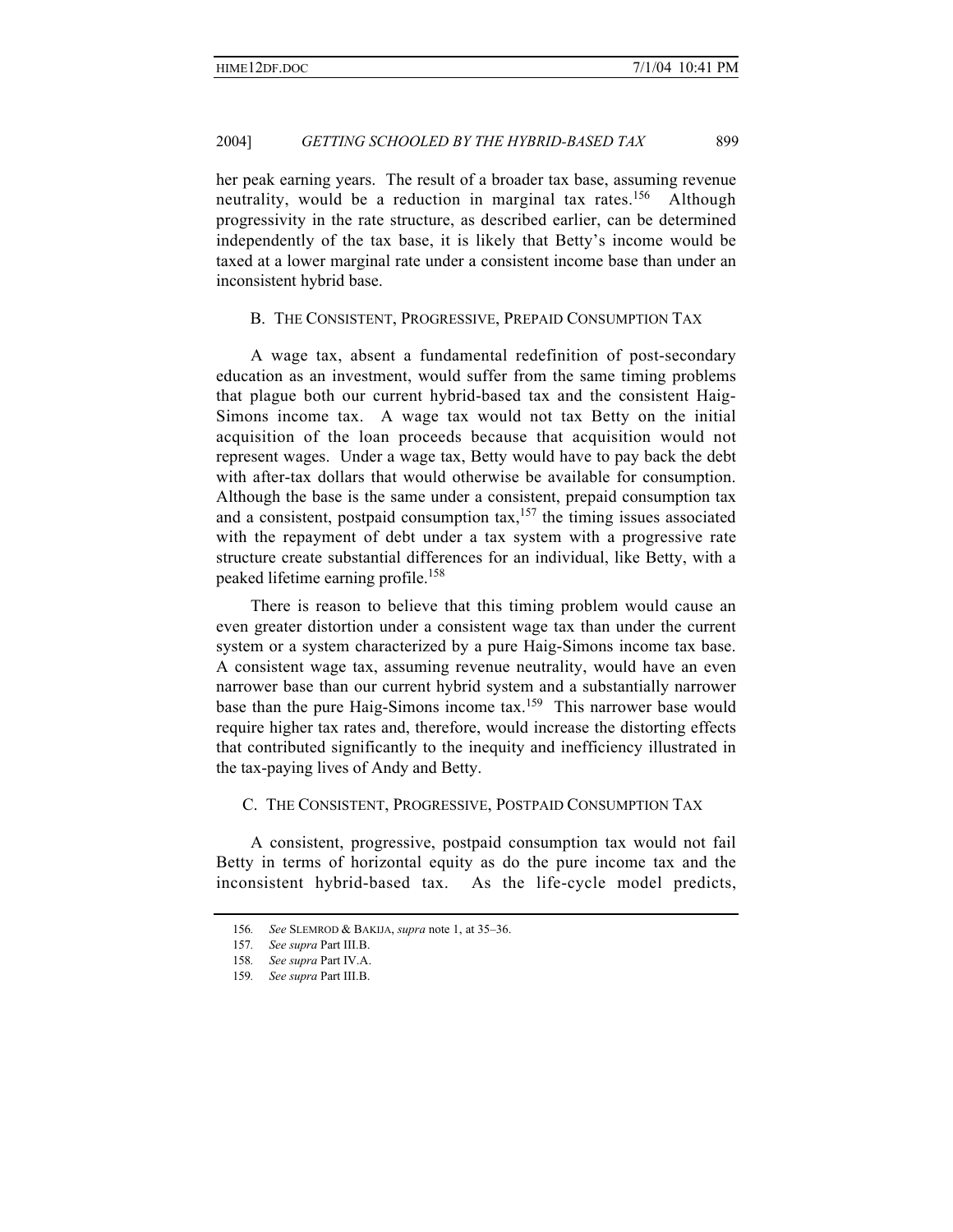consumption patterns are more constant throughout a person's lifetime than earning patterns.<sup>160</sup> Considering this empirical reality, only the consistent, postpaid consumption tax does not have a timing characteristic that results in distortions in individual taxpayer liability, such as the one seen in the comparison of the relative lifetime federal tax liability of Andy and Betty.

Under a consistent, postpaid consumption tax, the repayment of debt during Betty's earning years between ages thirty and sixty would not be taxed because the repayment of debt is not considered consumption. Betty would be taxed during the initial acquisition of the loan proceeds (assuming that post-secondary education were still categorized as consumption) and would pay tax at the marginal rate she found herself in at that time. Presumably, Betty would be in a lower marginal tax bracket when she is borrowing than when she is repaying her student loan debt.

<sup>160</sup>*. See supra* Graphs 2, 3, and 4 and accompanying text.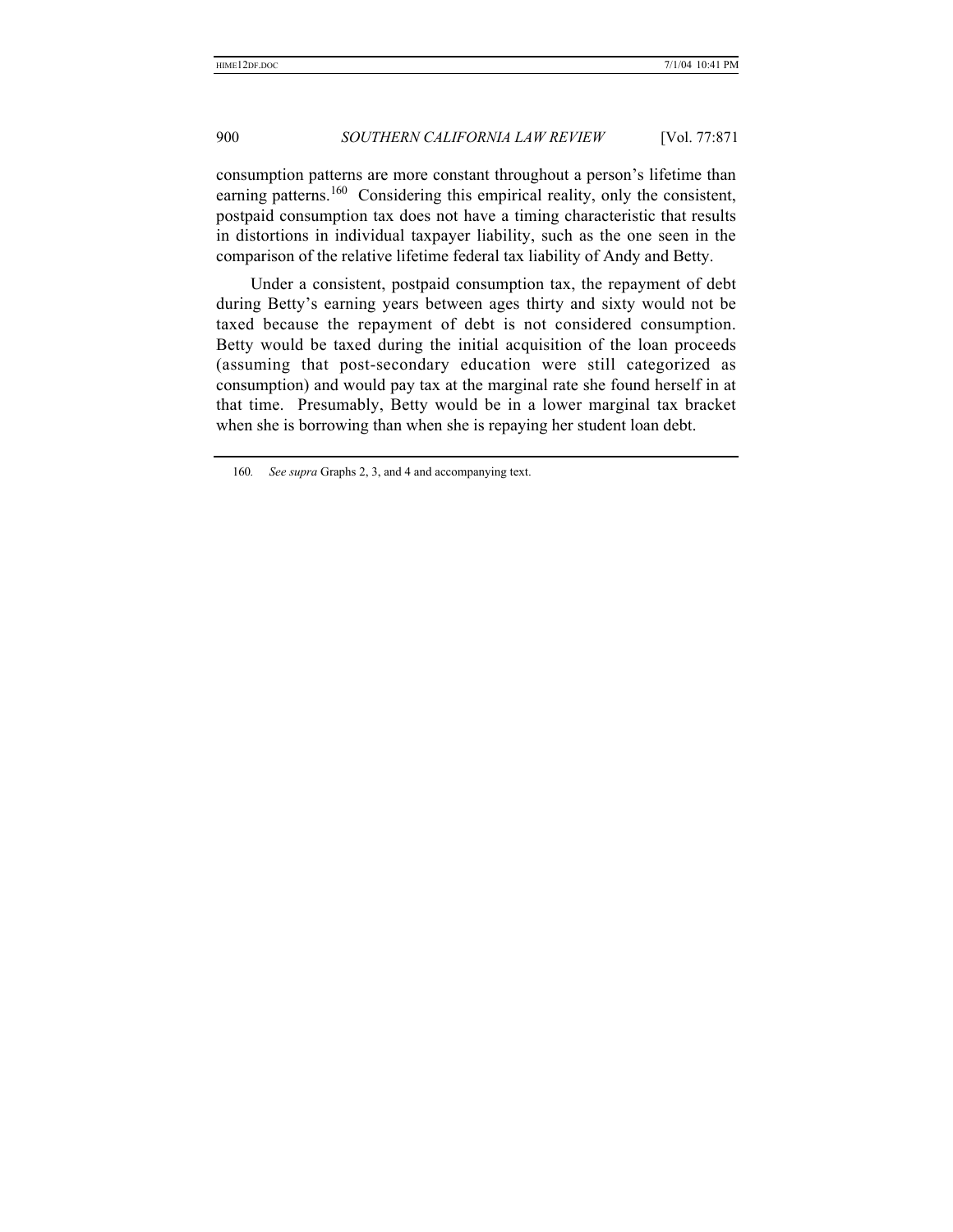GRAPH 5. The life-cycle curve of income, consumption, and tax for Betty under the inconsistent hybrid-based tax



GRAPH 6. The life-cycle curve of income, consumption, and tax for Betty under a consistent, postpaid consumption tax



In sum, just as consumption is more static during the course of a person's lifetime than earnings, consumption tax rates are more static than income tax rates over the course of a given taxpayer's lifetime, assuming consistency in the progressivity of the rate structure. Although Betty would still be forced to pay tax on her "consumption" of post-secondary education, it would be at a lower marginal rate.

## VI. CONCLUSION

Our inconsistent hybrid-based, Ugly Duckling tax system leaves much to be desired in terms of the equity and efficiency of laws governing the taxation of debt acquired to finance post-secondary education. Scholars have proposed that the simplest solution to the problems associated with the tax treatment of student loan debt is to include education as an amortizable investment in human capital. This solution admittedly